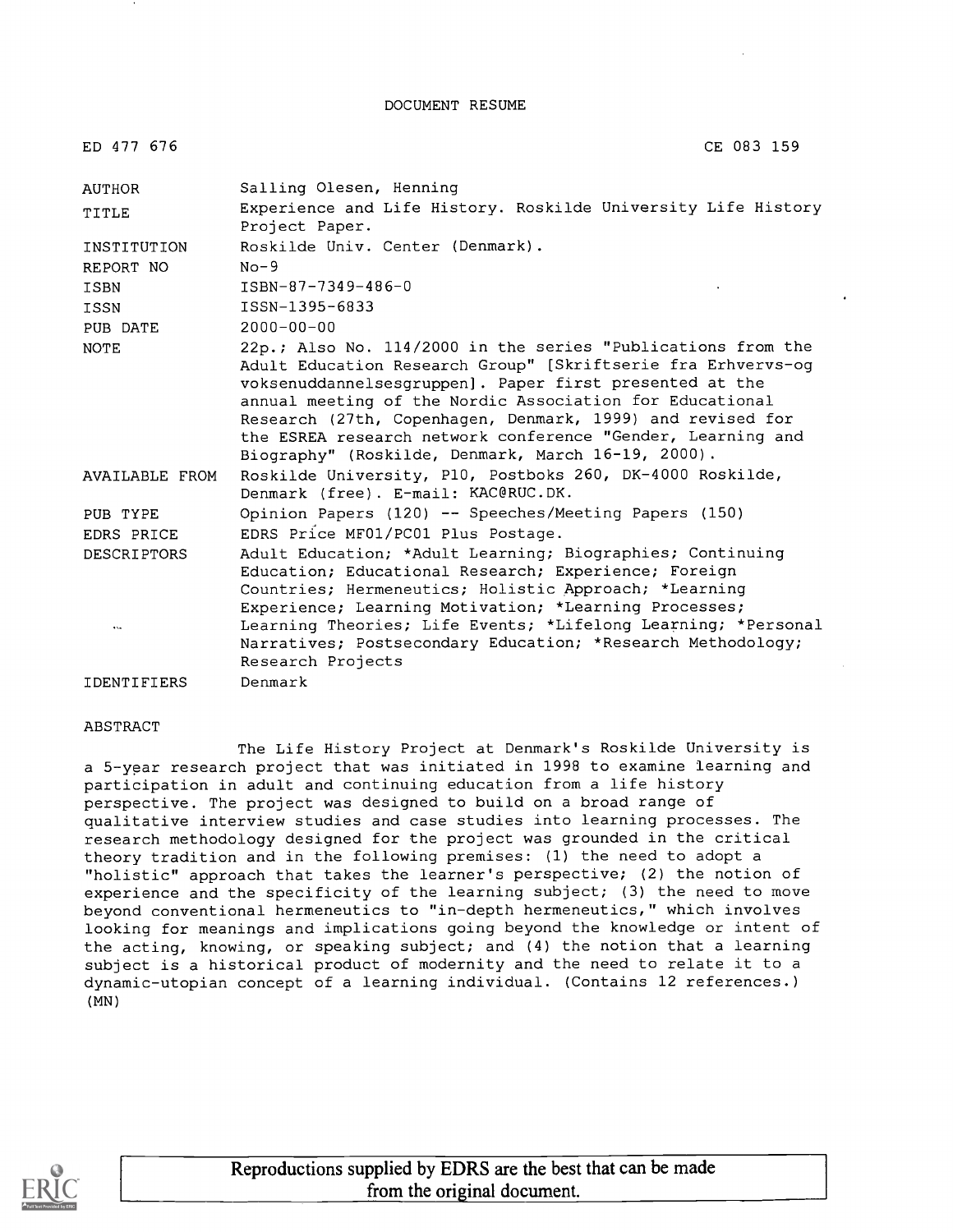# Experience and Life History



document do not necessarily represent official OERI position or policy.

Paper no. 9

# **BEST COPY AVAILABLE**

Life History Project

Roskilde University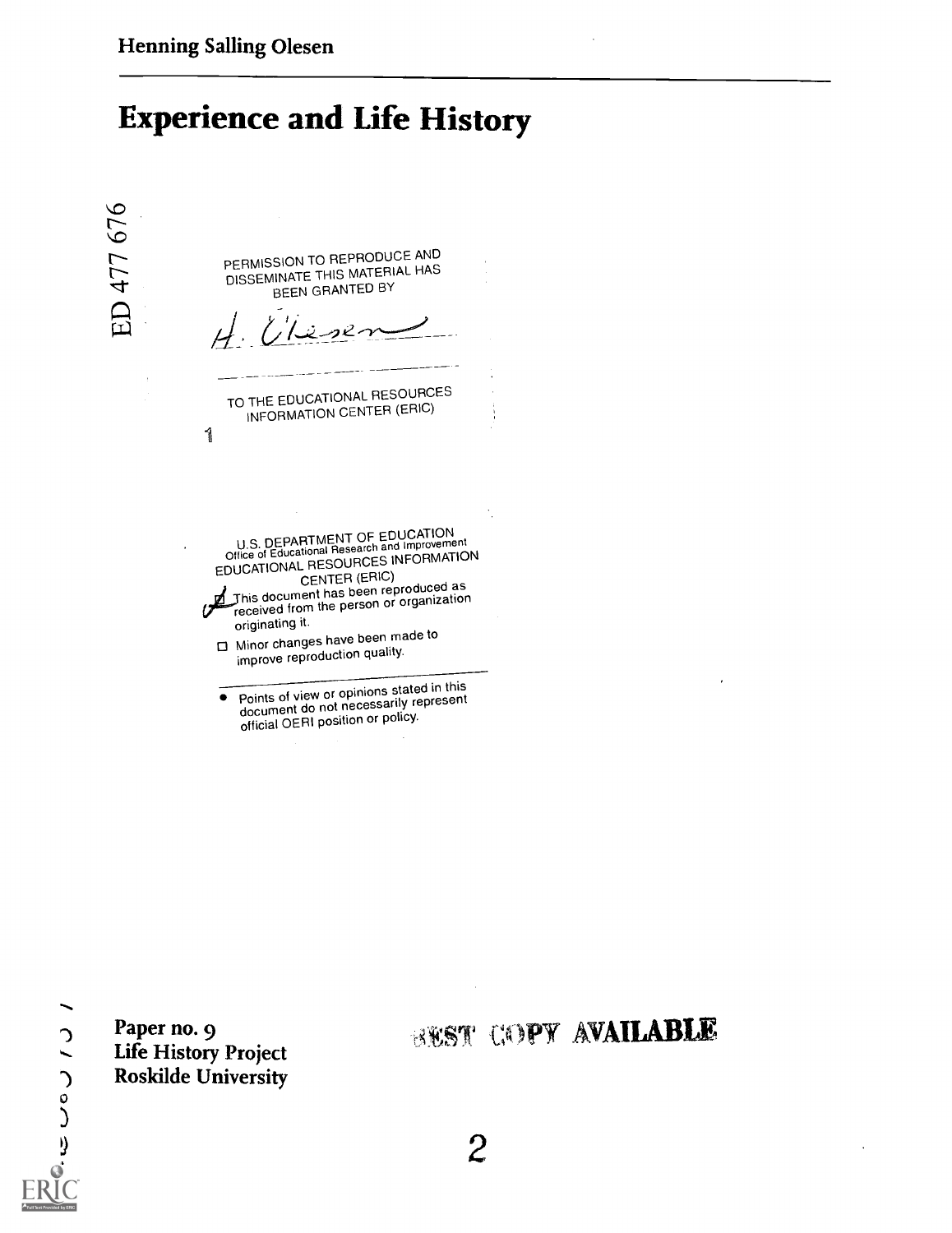Experience and Life History by Henning Salling Olesen

Paper no. 9 from the Life History Project

Senior Researchers: Anders Siig Andersen Linda Andersen Betina Dybbroe Leif Hansen Kirsten Larsen Henning Salling Olesen Finn M. Sommer Lars Ulriksen Kirsten Weber

Associated Research Fellows: Rudi Rusfort Kragh Steen Baagoe Nielsen

Published by Adult Education Research Group Roskilde University, Box 260, P10 DK - 4000 Roskilde Telephone: +45 46 74 25 15<br>Fax: +45 46 74 30 70 +45 46 74 30 70

The publication is no. 114/2000 in the series "Skriftserie fra Erhvervs- og voksenuddannelsesgruppen" [Publications from the Adult Education Research Group]

ISBN: 87-7349-486-0 ISSN: 1395-6833

Copyright: The author, 2000 Cover: Morten Vest

Printed by: Trykkeriet, RUC

Members of the Adult Education Research Group by June 2000: Anders Siig Andersen, Linda Andersen, Vibeke Andersen, Karin Bendtsen, Karina Carlsen, Søren Dupont, Betina Dybbroe, Liselotte Gregart, Leif Hansen, Katrin Hjort, Knud Illeris, Christian Helms Jorgensen, Jan Kampmann, Randi Kaas, Christian Kjærsgaard, Kirsten Larsen, Vibeke Lihn, Birger Steen Nielsen, Henning Salling Olesen, Jorgen Rafn, Birgitte Simonsen, Finn M. Sommer, Lars Ulriksen, Niels Warring and Kirsten Weber



3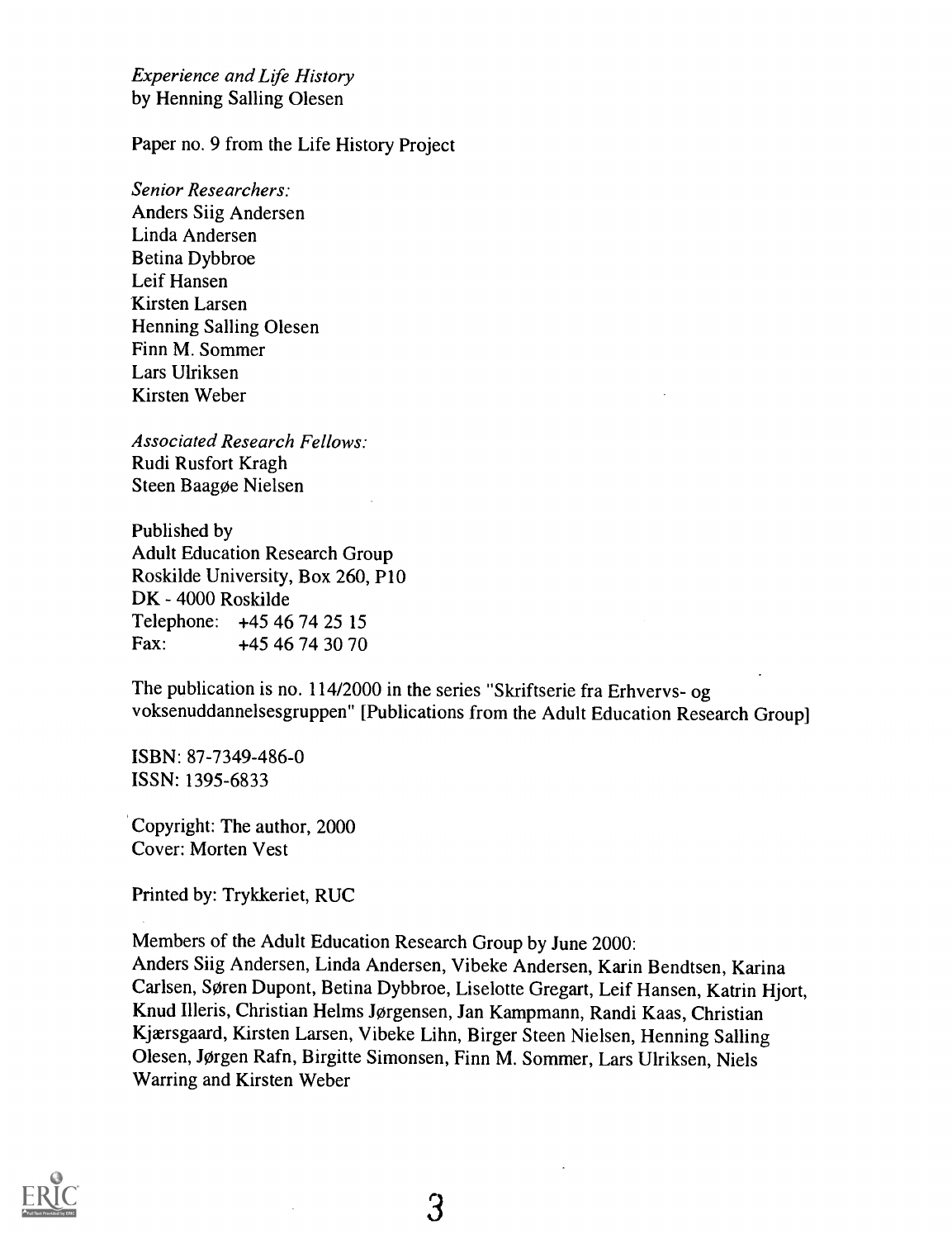# Experience and Life History

Paper no. 9 Life History Project Roskilde University

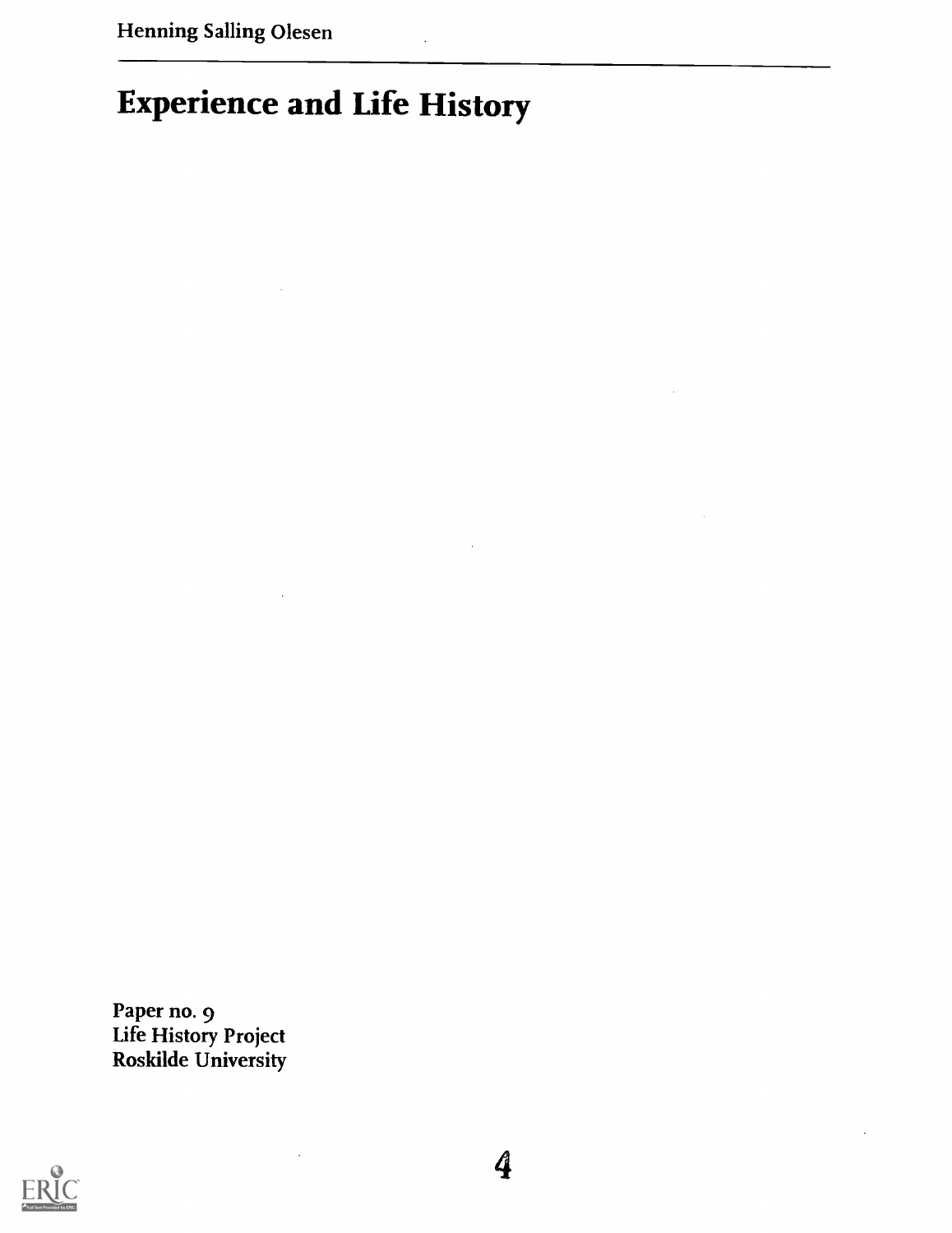## **CONTENTS**

### EXPERIENCE AND LIFE HISTORY

| 1. | Taking the Learner's Perspective<br>- the need for new approaches in education research $\dots\dots\dots\dots$ 5 |  |
|----|------------------------------------------------------------------------------------------------------------------|--|
| 2. | The Notion af Experience,                                                                                        |  |
| 3. |                                                                                                                  |  |
| 4. | The Learning Subject                                                                                             |  |
|    |                                                                                                                  |  |

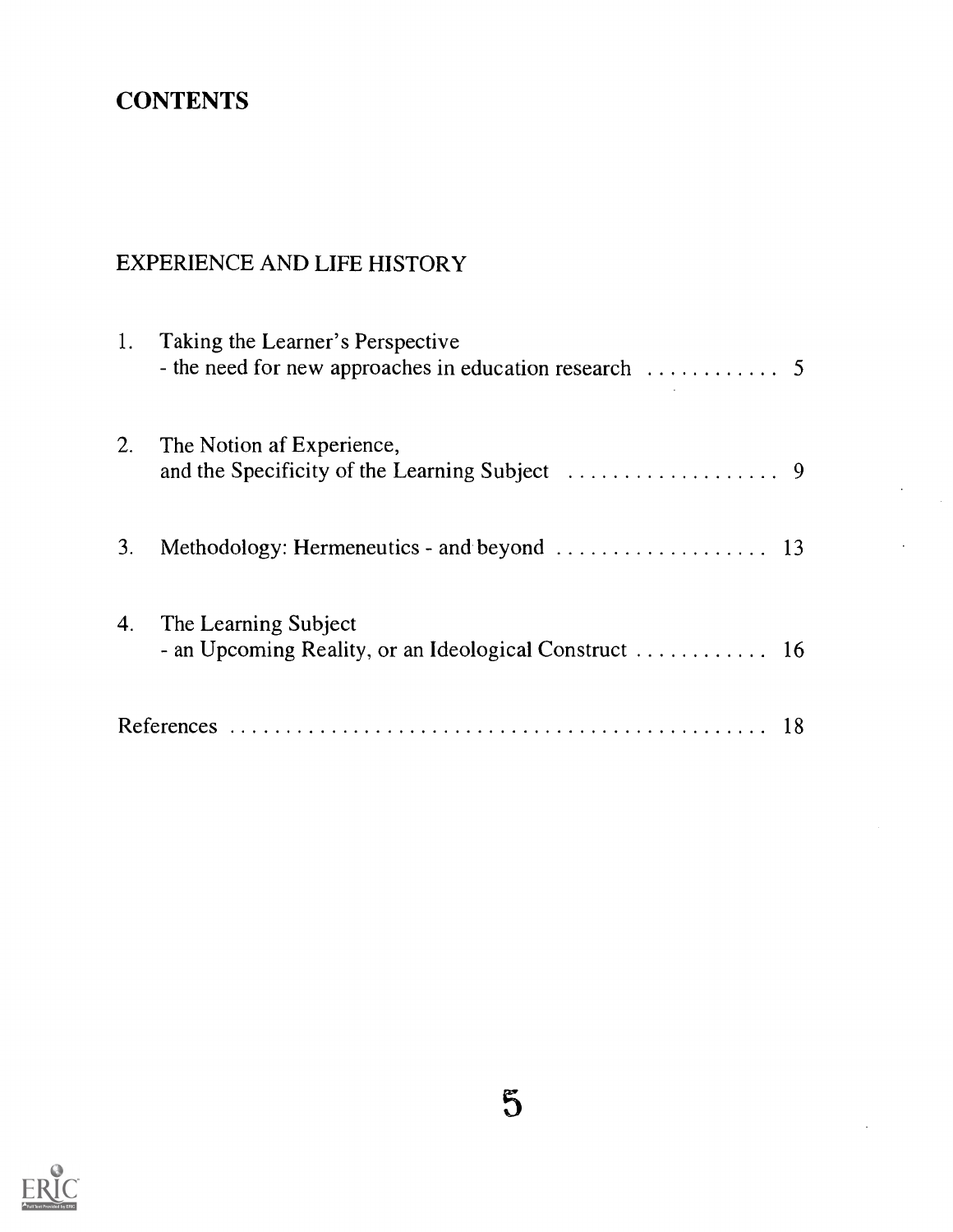### EXPERIENCE AND LIFE HISTORY

First presented at the 1999 conference of Nordic Association for Educational Research, Copenhagen. Revised at the occasion of ESREA conference in Roskilde, march 2000.

This paper presents some of the specific theoretical assumptions and methodological ideas of the Life History Project at Roskilde University, a 5 year research programme initiated in 1998. Building on a broad range of qualitative interview studies and case studies into learning processes, the project will study learning and participation in adult and continuing education in a life history perspective. Thematically the project will focus on the subjectivity of work and on gender. I have summarized more broadly background and reasons for this approach in (1997). Some more details about the project is given in partly overlapping working papers (in English: Weber (1998), in Danish: Salling Olesen (1998), respectively).

Referring to these presentations I would like to highlight a few general points that are significant in the context of educational research:

#### 1. Taking the Learner's Perspective

#### - the need for new approaches in education research

Educators, idealists and politicians still forget themselves and think about what education can do for the learners, and not least: Convince people not yet visiting education to do so. Learning is still largely conceived within the framework of institutional education, also within adult and continuing education. This thinking goes with the basic modernization, institution building, adding schools for adults to the schools for children and adolescents. So installation of a learners perspective in research is still a point in relation to the internal discourse in the educational community.

However, especially in adult and continuing education there is also a convert process going on, a de-institutionalizing process, broadening the concept of learning across the boundaries of school. And in a broader public the focus on non-institutional learning is becoming a common place - the overall political discussion has shifted into emphasizing learning rather than education. Educational institutions are partly regarded unable or inadequate to fill their purpose and promises, or they might even be an obstacle to

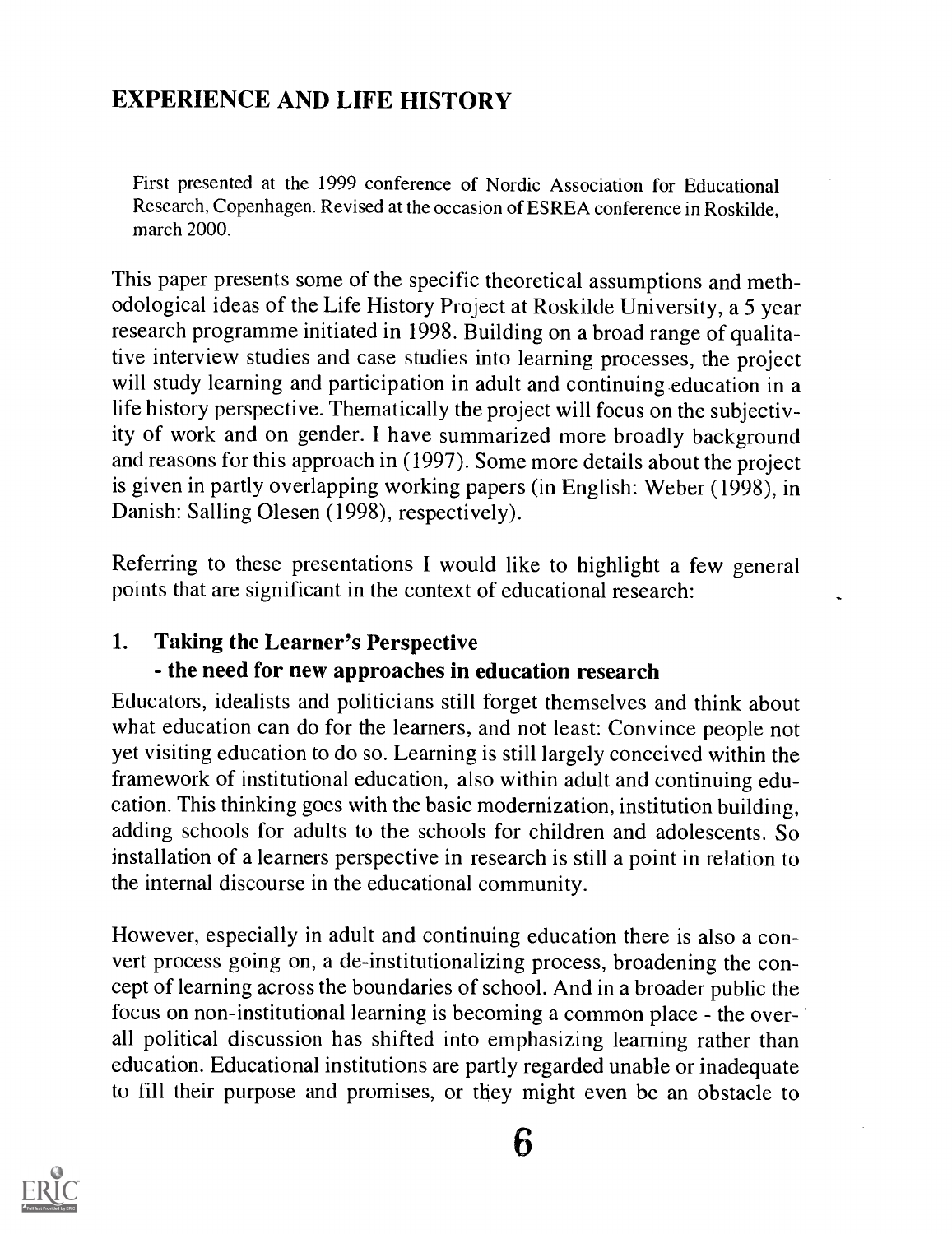learning. The notion of Lifelong Learning has gained new strength, although with new meanings. Once a programmatic term of egalitarian education, literacy and enlightenment it now encompasses also the criticism to the modern confidence in education and the dislocation of the focus from education to new learning arenas.

This shift in discourses invites for critical examination. The broader context of learning, which has come into the scope of attention, must be reflected in education research - theory and methodology must contribute to this discussion of new agendas and illuminate the contradictions and implications embedded in new discourses.

Lifelong learning is now a catchword shared by a number of discourses of which I shall three: capitalist human resource strategies, post modern critiques, as well as critical theory. A closer look reveals that these conceptions have quite different ways of focussing learning. And the ways of conceptualising learning have implications for research strategies as well as political perspectives.

The prevailing new discourse seems to be the human resource management thinking, which has been able to put lifelong learning on a political agenda. It reflects a new consciousness of the importance of developing the human beings who embody the labour force. In spite of this recognition it is also still informed by an economic rationale. The interest into learning in general is rather attached to an abstract capacity than to concrete people and their interests. Educational traditions are left behind. However the thinking often introduces a new implicit locus or context: Catchwords like organizational learning and learning organizations connect the learning and the human resources closely to the enterprise and its missions, social controls etc. Learning as the acquisition of competences and skills embedded in the functional and cultural context of the workplace in a more or less functionalistic way, thereby implicitly or explicitly acknowledging the legitimacy and the scope of this context. However the trend is contradictory - the amalgamation with critical versions of organization analysis also include critical cultural approaches which much in line with post modern positions see the organization as a stage for individual biographies and contradictory cultural meaning production, and so linked with life worlds of real people outside the domain of the corporation and its economic rationale. Studying organi-

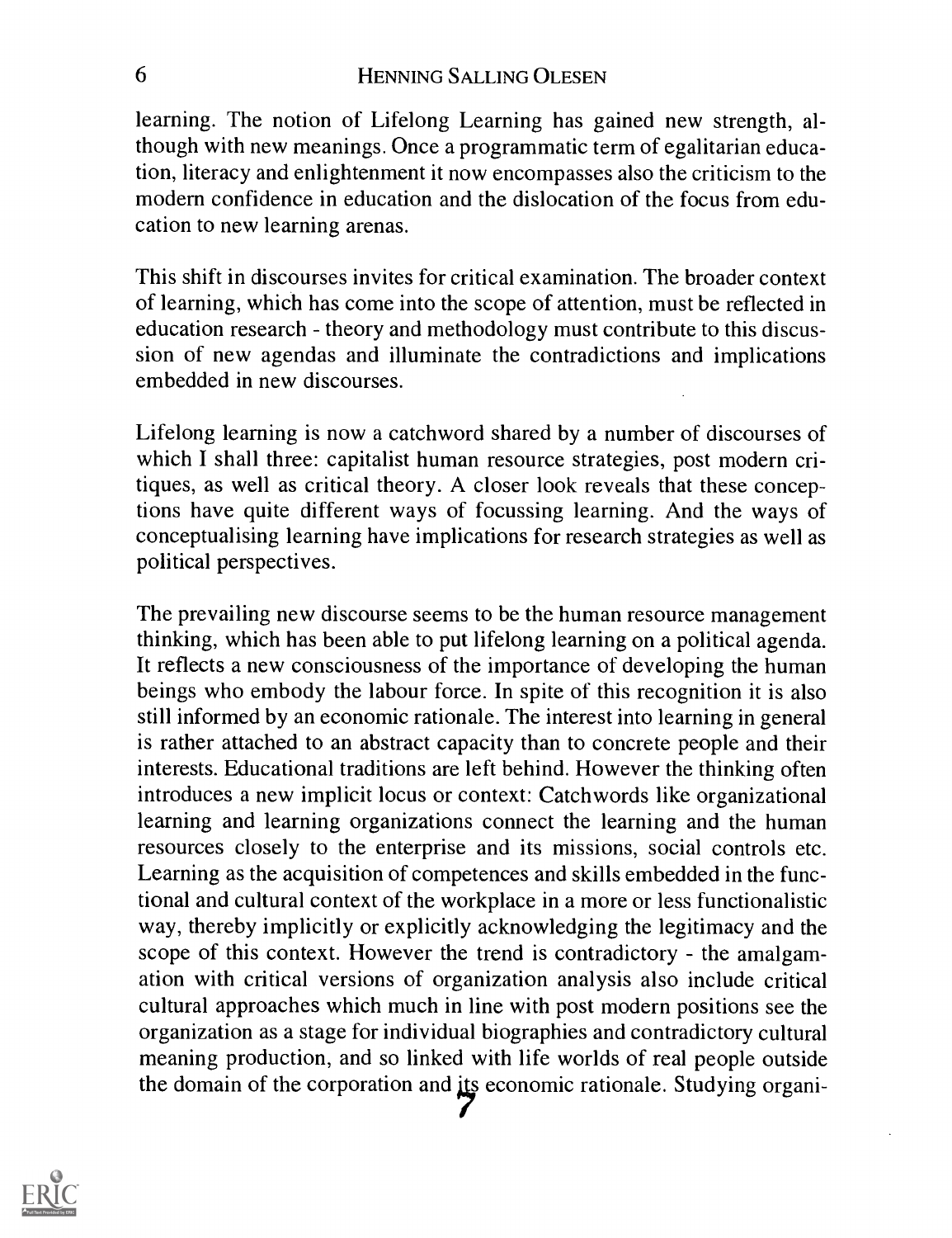zational learning from a social practice perspective relates the learning process to individual identities and trajectories (e.g. Wenger, 1997).

The post modernist critique of modern education ideas also departs from educational traditions. Referring to i.a. Foucault, it points out the inner relation between institutions, knowledge and power. Educational institutions, by means of knowledge exercise control and restriction on the experience potential of the protagonists, allowing for some organizations of knowledge and blocking others. The term discourse in this context has the critical implication that all organized knowledge and communication excludes essential levels of knowledge related to practices and bodily experience, and reproduces power relations. Postmodernist critique of modernist educational idealism instead emphasize the situational quality of learning, located in multiple cultural settings, and seems to re-focus on the individual subject in an ever-changing individual acquisition of new life conditions, life as one long learning process. It has no specific locus but it rather refers to leisure and cultural life than to work.

Critical Theory tradition share much of the institution critiques of both positions, and with postmodern positions the idea to study learning as a multiple, subjective process in all domains of everyday life, an unpredictable cultural production of experience full with contradictions and variations. Life Long Learning is used as a framing notion for the comprehensiveness and openness of learning - and thereby as a 'deconstruction' or an 'ideology critique' of educational discourses and institutional idealism, to put it the phrasing of each of these traditions. Reflecting different backgrounds critical thought in Anglo-Saxon and German academic traditions respectively, post modern positions in learning and critical theory probably appear more different than they are - and it seems an interesting theoretical issue to explore the differences. The life history approach, studying the life long learning process from the side of the subject, the learner, encompasses - or enables - some of this exploration. Presenting this paper in a European audience is i.a. meant as an invitation.

In opposition to post modern positions critical theory further pays primary attention to socialisation, the basic production of human subjectivity. Synthesizing theoretical background in marxism and psychoanalysis, critical theory emphasizes the socially produced and historically dynamic character of human subjectivity, and its inner contradictions.

لمراد

8

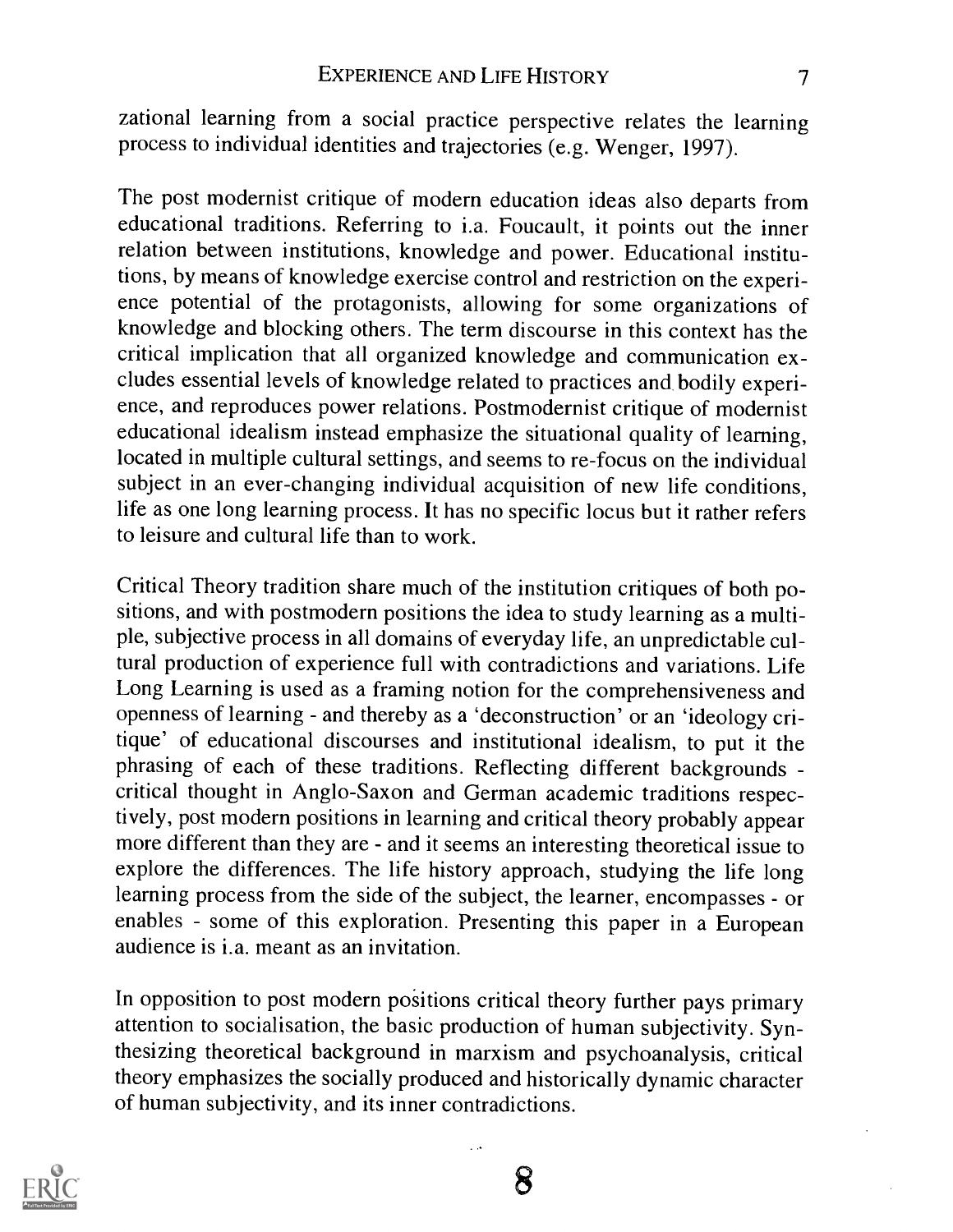This production of subjectivity is in it self a life long learning process, and it is not an entirely individual process. 'Individual' is not always a subject in many ways according to Critical Theory exactly the opposite is the case, resulting from societal reification. And 'subjectivity', though most elementary appearing to be the individual dealing autonomously and consciously with social reality, may also be seen as a quality of a collective, conscious practice.

The psychoanalytic framework is meant to theorize the ways in which culture does not exist in the form social and artefactual meanings, symbols etc but also as psychic component of individual subjectivity. It does not, as some tend to assume, refer to any idea about an individual psychological determinism. You might find 'essentialist humanists' in a critical theory tradition, who would ground subjectivity in a 'food package' prepared in early childhood, situated in a dichotomy between external social coercion and inner strive, but to us this is reductionism. The tradition, to which we mainly subscribe (Oskar Negt and others), puts more emphasis on the historical learning aspect - the emotional and cognitive capacity building through life history.

Consequently subjectivity is also a historical variable: Subjectivity in late modern life is itself a product of a modernized childhood and includes the experience of modernization, the subject is dialectically embedded in a social history. We rather see subjectivity as produced through individual life history, integrating the contradictions of social life, but also a capacity for a self regulated reconciliation or mediation between desires and social reality.

In line with post modernist thought this position implies the open and unpredictable quality of learning processes. However, as a difference, critical theory see subjectivity as something that is not just available but must be produced in an inner relation to historical societal conditions - so the challenge or utopia what in traditional modernist thought was conceived with the term `Bildung' still remains as a (collective) political challenge. In this sense it remains pretty modernist.

Our life history approach is solidly founded in the critical theory tradition, though openly exploring some of the issues raised here, and empirically deeply involved in the issues of the human resource management thinking. The shift from 'education' to 'learning' just touched upon in this introduc-

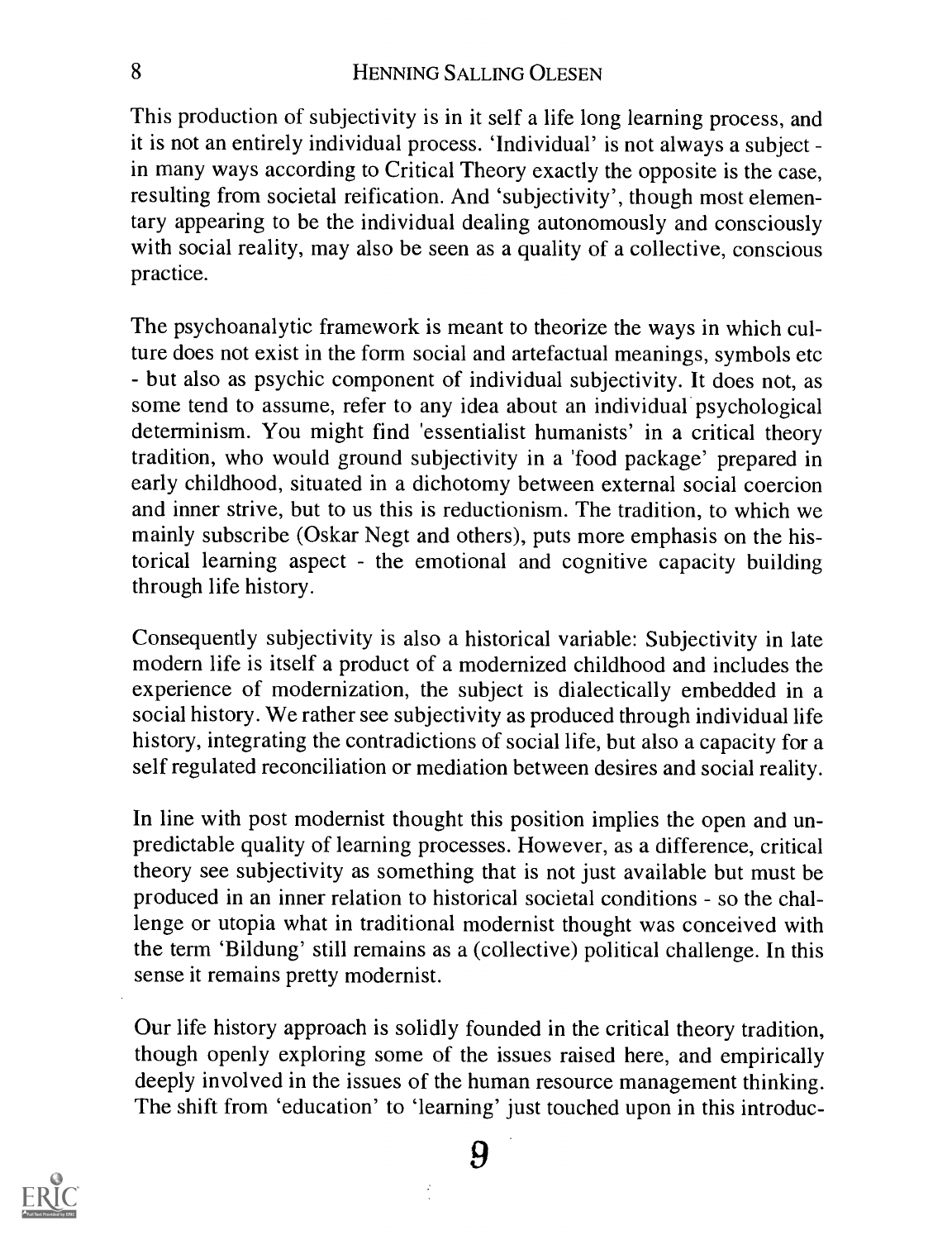tion presents some challenges for a critical educational research - including at least the following:

- We need a 'holistic' approach to learning and education, releasing it from the educational conditioning - an theory covering the abundant range of processes where learning takes place - but also transcending new 'loci' and new 'curricula' of learning presented by Human Recource Management (workplace, organization)
- We need methodologies that are sensitive to the individual and historical specificity of the learner, and to situational aspects
- We must reflect the historical question about the constitution of subjects in learning processes,

#### 2. The Notion of Experience, and the Specificity of the Learning Subject

As a point of departure we suggest the concept of *experience* taken up from Adorno and Oskar Negt (recently commented in Negt 1999). It is a notion referring to the subject-object dialectic in the Hegelian sense, the consciousness being produced as well as presupposed in conscious and active social practise. Developed in the context of adult learning it refers to and at the same time contextualizes the potentials for experience by conscious and active practice in everyday life, to the life history dimension of individual experience, and to the objectivation of collective cultural experience in the form of knowledge. All three levels - learning, life experience, and knowledge - represent aspects or modalities of experience, and all are seen as internally defined through each others. "Experience is the process whereby we as human beings, individually and collectively, consciously master reality, and the ever-living understanding of this reality and our relation to it" (Salling Olesen, 1989: p6-7).

This conceptual framework brings learning into the context of conditions and forms of apprehension of reality in everyday life. Previous experience form the preconditions for the future ones, but consciousness is embedded in practical interaction, incorporating all its meanings for the experiencing subject(s), the emotions connected with this situation, the perception of one self and the situation - even in cases of strong *resistance to learning*. Clear-

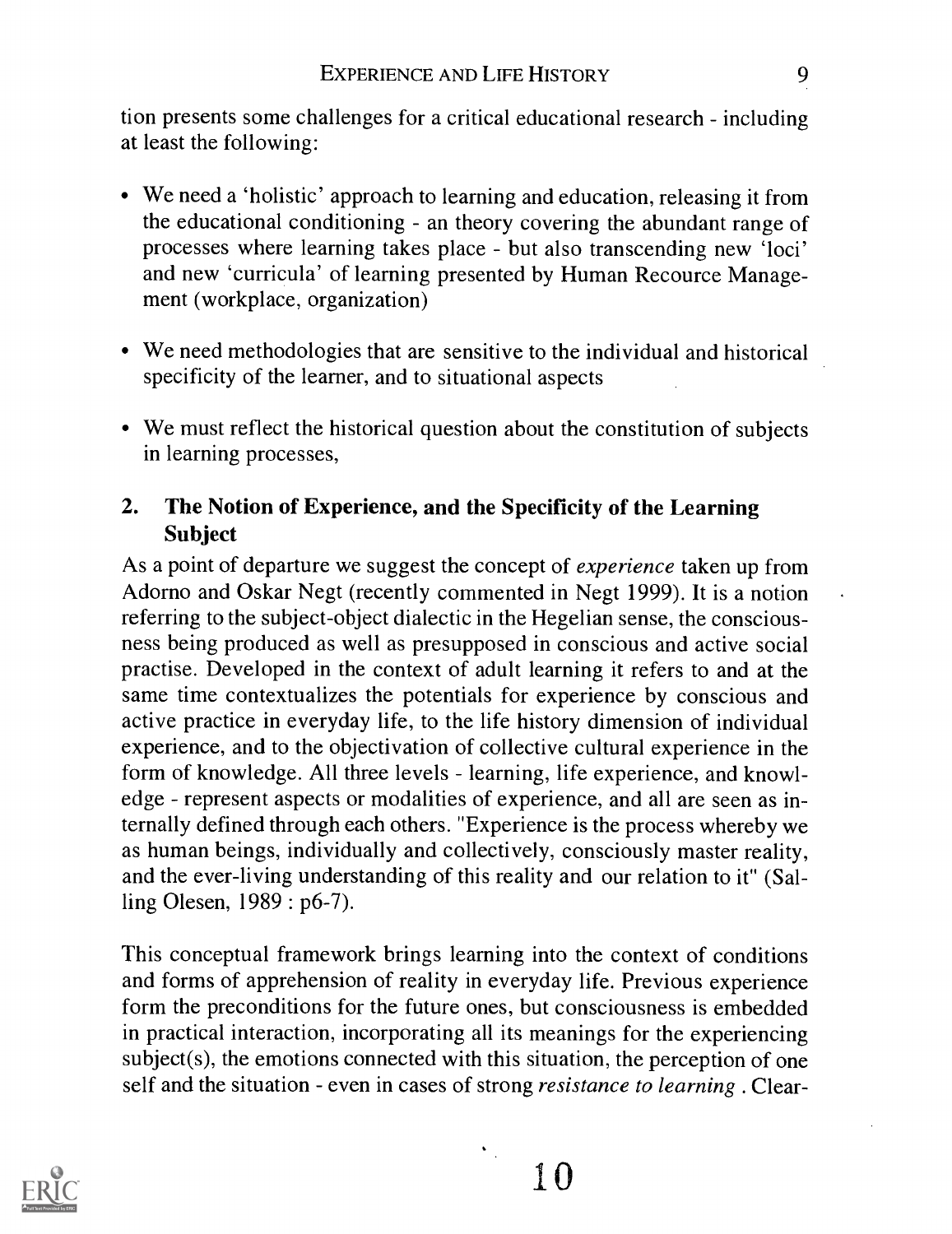ly learning in everyday life is not a cognitive phenomenon only. When new phenomena are reduced into well known as a basic mechanism of recognition and complexity reduction - it is a precess guided by the emotions attached to these well known categories, to the situation and to projected expectations within it. And as learning is basically related to observation and systematization of deviations - be they new phenomena or new contextual factors - then this is process of cognitive as well as of emotional and social change of the learner.

Everyday life social practices provide a horizon for understanding the situation that is closely related to collective and habitual routines. The maintenance of a routine, is an active editing of perceptions and knowledge in accordance with possible practices - a defence mechanism. I call this consciousness "everyday life consciousness", with a concept (Altagsbewusstsein) borrowed from Leithäuser and others (Leithäuser, 1976). Leithäuser gives a theoretical framework for understanding the subejctive dynamic of this consciousness: In a life situation flooded with impulses and demands, individual and collective mechanisms of consciousness building preserves the individual from anxieties and ambivalences. The interpretation of observations and problems is a part of an active, psychic and cultural acquisition which define the situation in a practicable way  $-$  i.e. through active, partly collective defence mechanisms.

However, in the harmonizing and conflict avoiding mechanisms of the consciousness building are also embedded a deeply rooted 'awareness' of problems put aside, alternative social practices, `unlived lives' from ones own life history, painful experiences from the past - all mixed up and interwoven with trivial aspects and incidents, technical circumstances and the practical routines of everyday life. So in the everyday life consciousness is comprised also a potential for seeing things differently and for alternative social practice. Working these contradictions out is the experience in the Hegelian sense, and it illuminates how the potential for learning is embedded in everyday life practice. The potential for learning is in reconfigurations of these contradictory ways of seeing a situation, a phenomenon, and the cognition is linked with emotional and practical aspects of the learner' s involvement in that situation.

Every day life practice and experience is at part of a subjective life history. The same reality and the same knowledges may have an entirely different

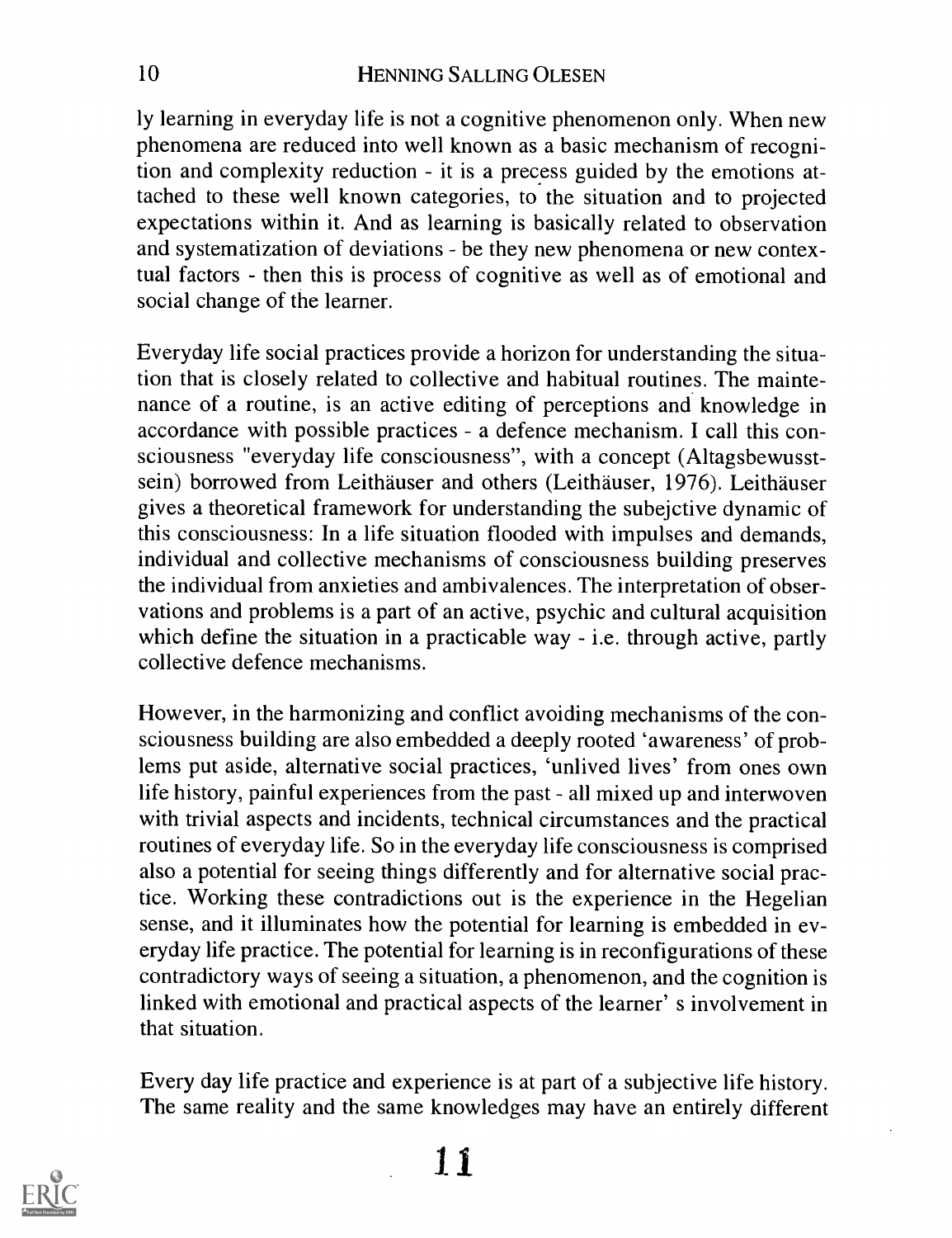meaning to different people, they are embedded in an experience which is not necessarily entirely accessible to conscious elaboration, but which is never the less active in the learning process. That's why learning is unpredictable and not easily controlled.

We may further illuminates the nature of knowledge, and its relation to experience in a new way - emphasizing social relativity and practical embeddedness of knowledge. Knowledge may be present in these contradictory aspects of consciousness, as ways of seeing them. And the other way round: Knowledge is always known by somebody in some context, so it always is embedded in social practices, as has sociology of knowledge as well as post modern philosphy pointed out from quite different angles. There is no absolute difference between 'scientific knowledge', 'formal knowledge', 'know ledges of social practice', and 'everyday life consciousness' (there may definitely be important genetic and typological differences). The questions about 'who', 'where' and 'when' of knowing and learning are always productive. Recent powerful discussions about 'situated learning' and 'knowledge embedded in social practices' (or: 'practical reason and skill....[as] ...knowledge in its own right' illustrates this, but they also need to be redefined within this concept.

The relation between cultural and historical, objectified knowledge and the subjective acquisition and meaning of it is a duplicate complication: On the one side the life history produces symbols, meanings and language, informed by a socialization process and its contradictions, always involving the individual emotionally and relationally. The means of intersubjective communication and consciousness, language, symbols and meanings are thus informed by this life history experience. And on the other side the fact that societal structures and social relations do not appear immediately and transparently to the perceptive eye - they can only be understood by interpretation and reconstruction on an intersubjective/cultural level. Knowledge as a social construct with a historical genesis and implication, always acquired and reconstructed - is always processed in the media of language and symbols produced in the socializations of all individuals involved..

Alfred Lorenzers materialist theory of socialization (Lorenzer, 1972) provides an essential link between the individual subjectivity (the embodying of psyche) and the culture and language (the codifying of knowledge and collective experience): The biological development and the (necessary)

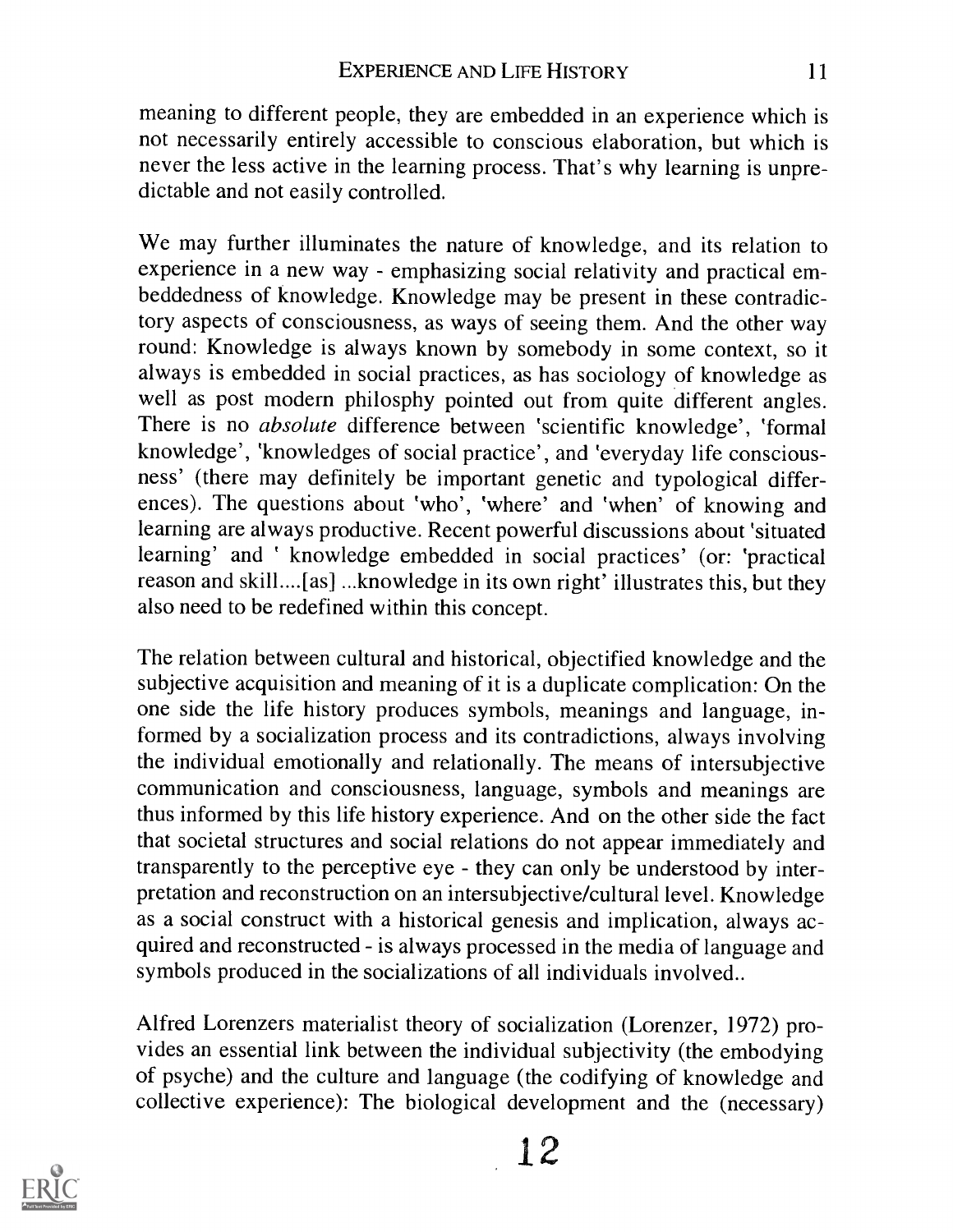social interaction around the needs of the child gradually are intertwined in the production of the individual subjectivity. The Mother-Child-Dyade is the first 'common subject' for this production of patterns of practice. Later, through the gradual separation of the child from the mother, the interaction becomes the production process of the interaction patterns of the child and acquisition of language. Or: Through the separation and the interaction with physical and social reality the child gradually build up its individual subjectivity. Contradictions of societal structure and the cultural way of signifying them are built into a systematically contradictory, though individual, subjectivity.

So: the way of learning and knowing is always taking place in media informed by individual history. However, concrete objective reality is by no means less important. Only you cannot see the interaction between learning subject and objective context in a simple way of creating a reproductive image (naturalism). - On the contrary: Learning and knowing is still about a subject relating to an objective reality, and taking place in a subject-object interaction - the issue of learning theory is in a way the same as to depart from naturalism without arriving in a relativistic constructivism. In Adorno's criticism of positivist social science he points out that the point of the critical theory is to reconfigure the social 'fact' or action in its historical and subjective context, i.e. to understand it in its dynamics rather that as a fixed, reified object. Since the experiencing subjects (the social scientist) is already a part of the social reality, this position also reinstalls the historical and subjective nature of critical theory as an act of learning about reality and about yourself at the same time. Although we are not pursuing a knowledge sociology or metascientific question here, this is basic framework of understanding learning as an experiencing process.

Let me try to elaborate this a bit closer on what we normally regard as learning. First: Any phenomenon and action should reconfigured in its historical and subjective nature. We encounter all phenomena and actions in situations of social practice, our need to deal with them and understand them are always already embedded in this situation. The recognition of a situation relates it subjectively to previous experiences also in the sense of emotional qualities and identity components. To recognize novelties of that situation is the same as to differentiate it in a double manner: From other objective situations, that appear similar, and from the situative images from life history. Both differentiations are cognitive as well as emotional - but they

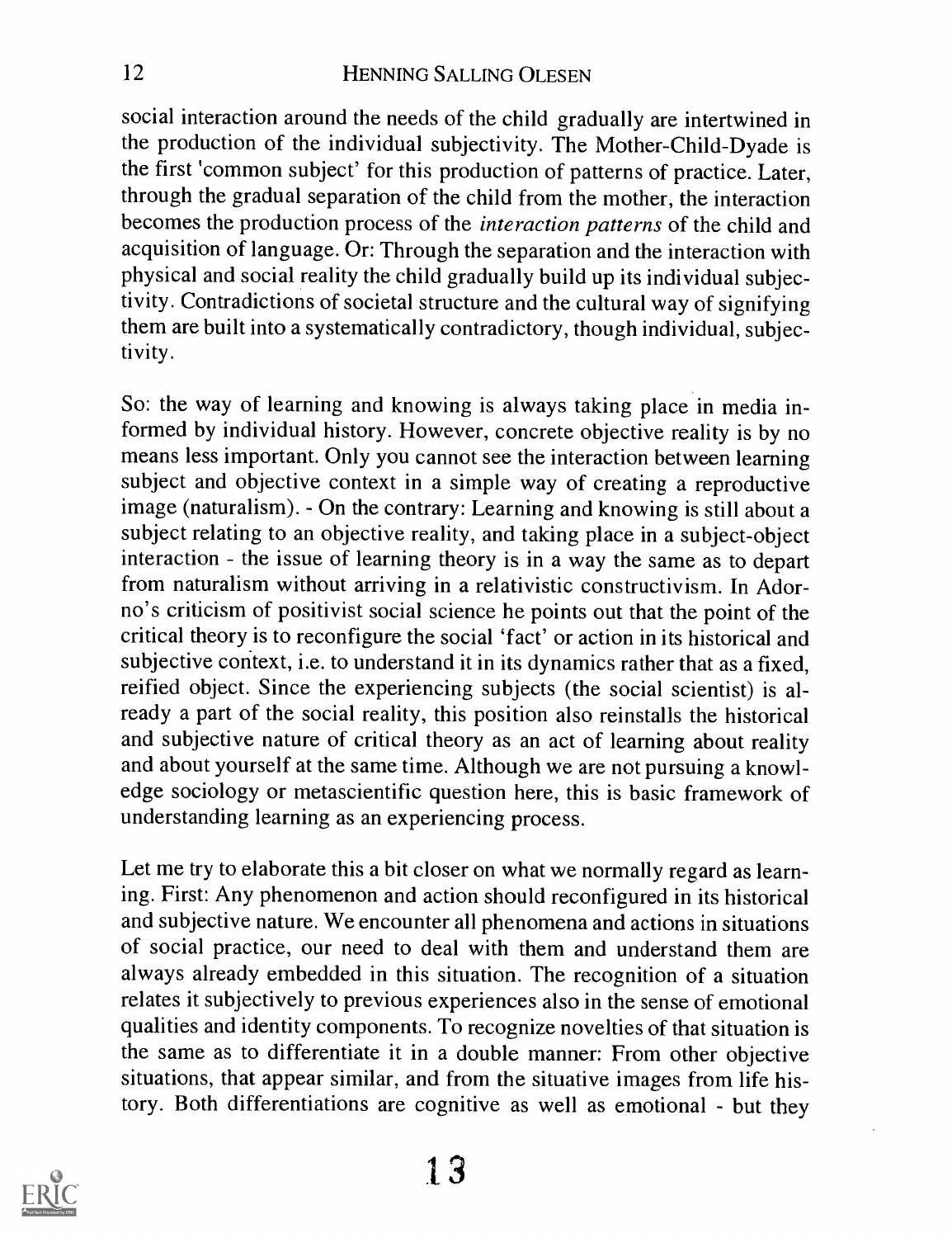involve different positions of the subject in relation to the situations. What you would otherwise term a defensive personality must be contextualized as a subjective relation to a specific situation and a way of knowing in it, and so also including ambivalences, e.g. potential for learning. The strongest and most important learning processes may be expected to take off from collectively codified 'everyday life consciousness' .Even collective theories and assumptions, that are explicit and entirely cognitive in their form, that are even built into an organisation may be connected with life history images more or less individual- like analysed in organization psychology (Menzies-Lyth) . E.g. they are also subjective experiences with ambivalences - and therefore potentials for learning.

For methodology this has implications dealt with below. For learning theory it means that every learning process is an individual, subjective interpretation process, which is of course systematically variable in some respects like gender, class, and situational context.

With the attempt to reshape theory of (adult)learning within this concept, logically follows the need or the drive to develop some of the specifications, the historical dependency and limitation. The life history approach is meant to encompass an empirical study into learning processes and into learning/educational careers, that will enable us to theorize learning in a historical context: People learn in their social practices of their time and situation, and in the way they have been socialized - and yet their learning depends on themselves and on environments offered. Our access to their learning is an interactive interpretation.

#### 3. Methodology: Hermeneutics - and beyond

By focussing on life history we have assumed that learning processes and participation in education is strongly embedded in an (individual) life history, in which social circumstances and framing conditions are subjectively integrated - culture or the social is not absent in subjective accounts but they are present in an individually specific subjective version.

The reason for applying the individual life history is not one of explanation which might also be possible: Examining the longitudinal causalities in a life course as a major explanation of learning and participation. The reason is a belief in the importance of the subjective aspect of learning itself, in-

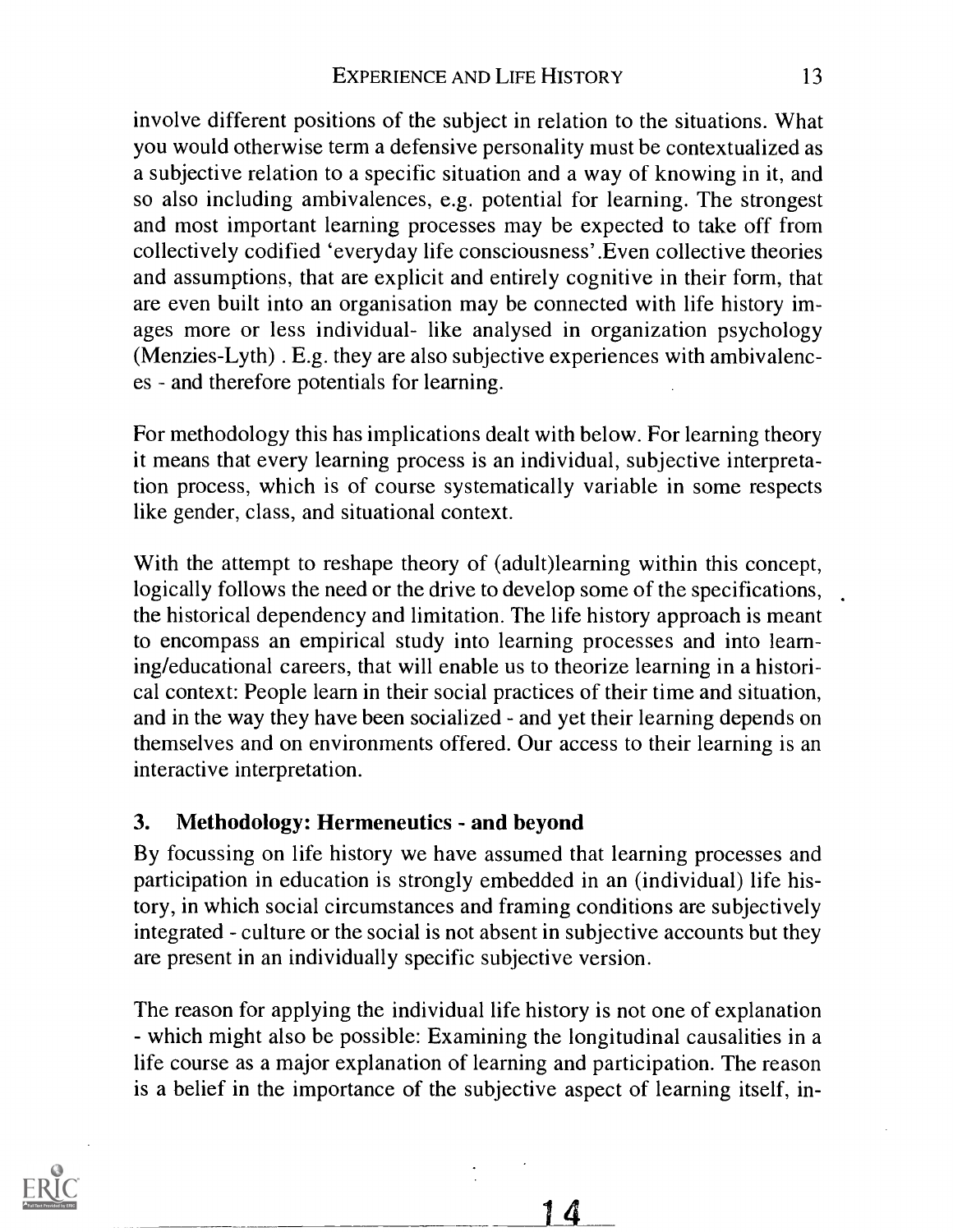eluding the basic symbolic character of the conceptual and habitual changes taking place in learning processes.

Basically a life history approach is trying to understand the subjective perspective of learning and participation in education. So our interest is a hermeneutic one. We invite subjective expressions in interviews or conversations, we turn it into texts, and we interpret it in order to understand the subjective transaction or experience in which they were embedded . The format of the production of expressions and the procedure of making it into text are of course important aspects of the interpretation. Hermeneutics assumes the possibility of establishing a communal horizon, enabling understanding, on the basis of an everyday language or a shared tradition of meaning. So do we. But we also assume that this mutual understanding is problematic and dynamic in two specific, and interrelated, manners: The appearance of societal contradictions in everyday life and language, and the psychodynamic nature of the communicative situation. One underlying assumption goes back to marxian social theory assuming that the societal constitution of social relations lets strucural dynamics appear as interaction between independent subjects. Another refers to psychoanalytic theory about the unconscious dynamics as a level of subjectivity, which may influence consciousness and communication. The theory of socialization by Lorenzer includes gives a suggestion about the way in which contradictory social conditions are experienced individually and how the socialization especially the language acqusition - allows certain experiences to become social and linguisticially explicit, and others are only in (individually) cleaved and distorted ways.

The social interaction with its hidden structural contradictions is experienced in the process of the early child development, driven by biological development, fundamental needs and the child's dependent interaction with the world, and so producing a complicated relation between the social meanings in language and life history experience with all its bodily, emotional and relational aspects. The outcome is a basic distortion of language the cognitive and communicative potentials of language are shaped by emotional and relational experiences, that can be theorized within psychoanalytical frameworks. According to Lorenzer language encompasses beside normal symbols, that connect socially acknowledged meanings with experiences in socially acknowledged `Sprachspiele' also linguistic expressions resulting from cleaved interactions - reified signs, well defined in

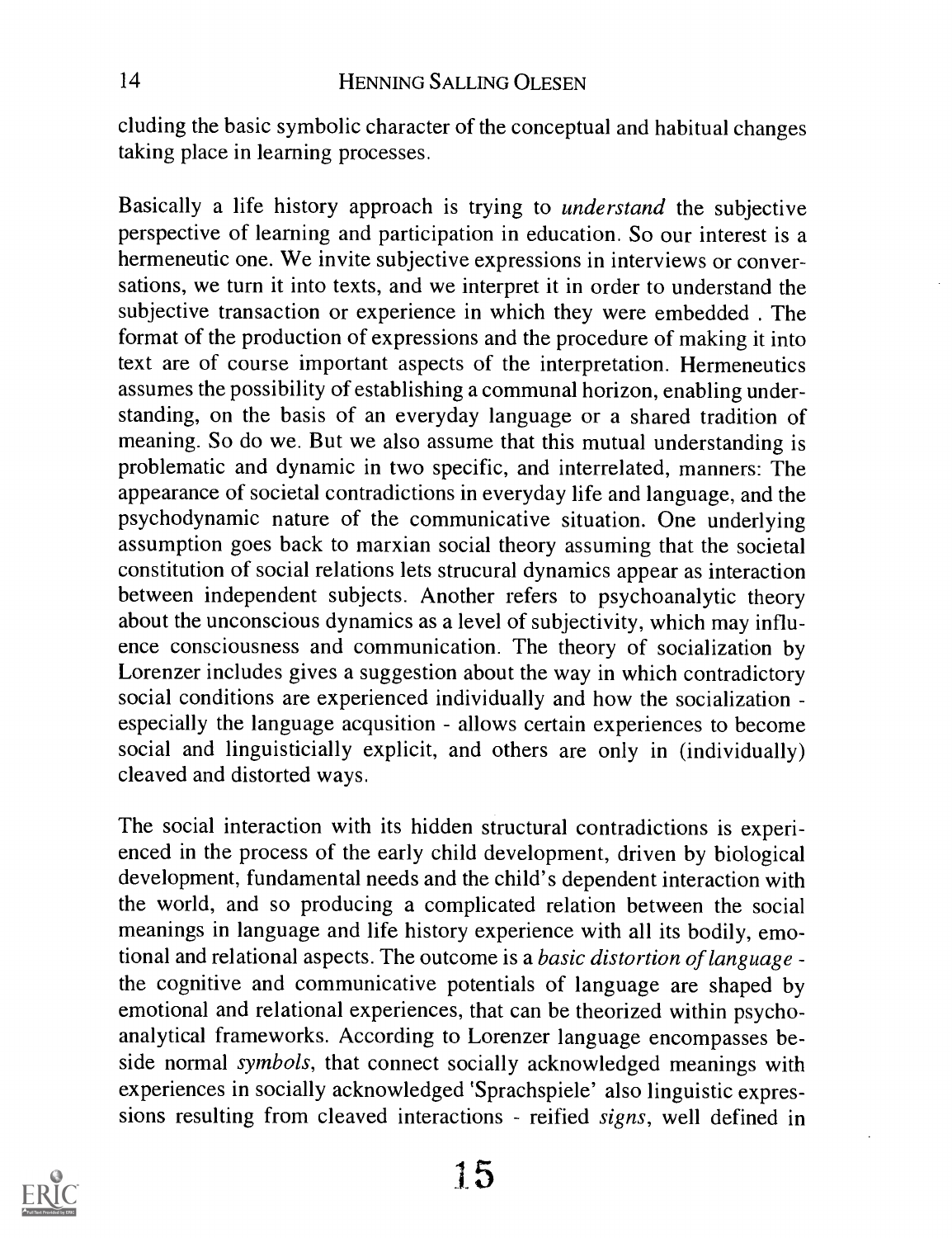language but isolated from their experiental meaning, and klichées being linguistic entities directed by traumatic emotional reactions, that have been dissolved from their original experiental content.

The important point here is not Lorenzer's specific theory of language acquisition and socialization, but its implications for the role of language in researching subjectivity.

Understanding means to establish the 'communication' between 'text' and 'interpreter' - but it must try to go one step further by means of constructive interpretation based on theoretical and intuitive knowledge. It is assumed that this distortion of language takes historically specific shapes, informed by historical contradictions, but they are also individual, informed by life history experience. It is assumed that the it refers to real social circumstances Although you may assume a certain parallelism of shared unconscious experiences they are not collective. Rather they are shades or 'pollution' within the language games consisting of and enabling a communicative understanding. To reconstruct their meaning means to go beyond the ordinary language games.

For this reason we have taken the notion of in depth hermeneutics as overall concept. We do not only take the subjective expressions of any type for granted - we allow ourselves to look for meanings and implications going beyond the knowledge or intent of the acting, knowing or speaking subject. Or: We conceive reality as contradictory and repressive, and assume that critical interpretation should always be an attempt to develop the underlying or repressed possible actions of the subject. From this follows a double attempt to 'deconstruct' the meanings and actions, and to 'construct' other possible meanings and actions.

The biographical narration performed in an interview may be an endeavour creating continuity and habitual meaning, a subjective construction activity. At the same time it may be prohibitive in relation to some other directions of learning. A group interaction involves the constitution of a common reference and solidarity in the group, which may enable collective ideas, but also exclude certain experience elements from the shared consciousness. Focussing the interpretation on the ruptures and 'holes' of this constructive activity may open new interpretations - as well as new learning opportunities of the protagonist.



6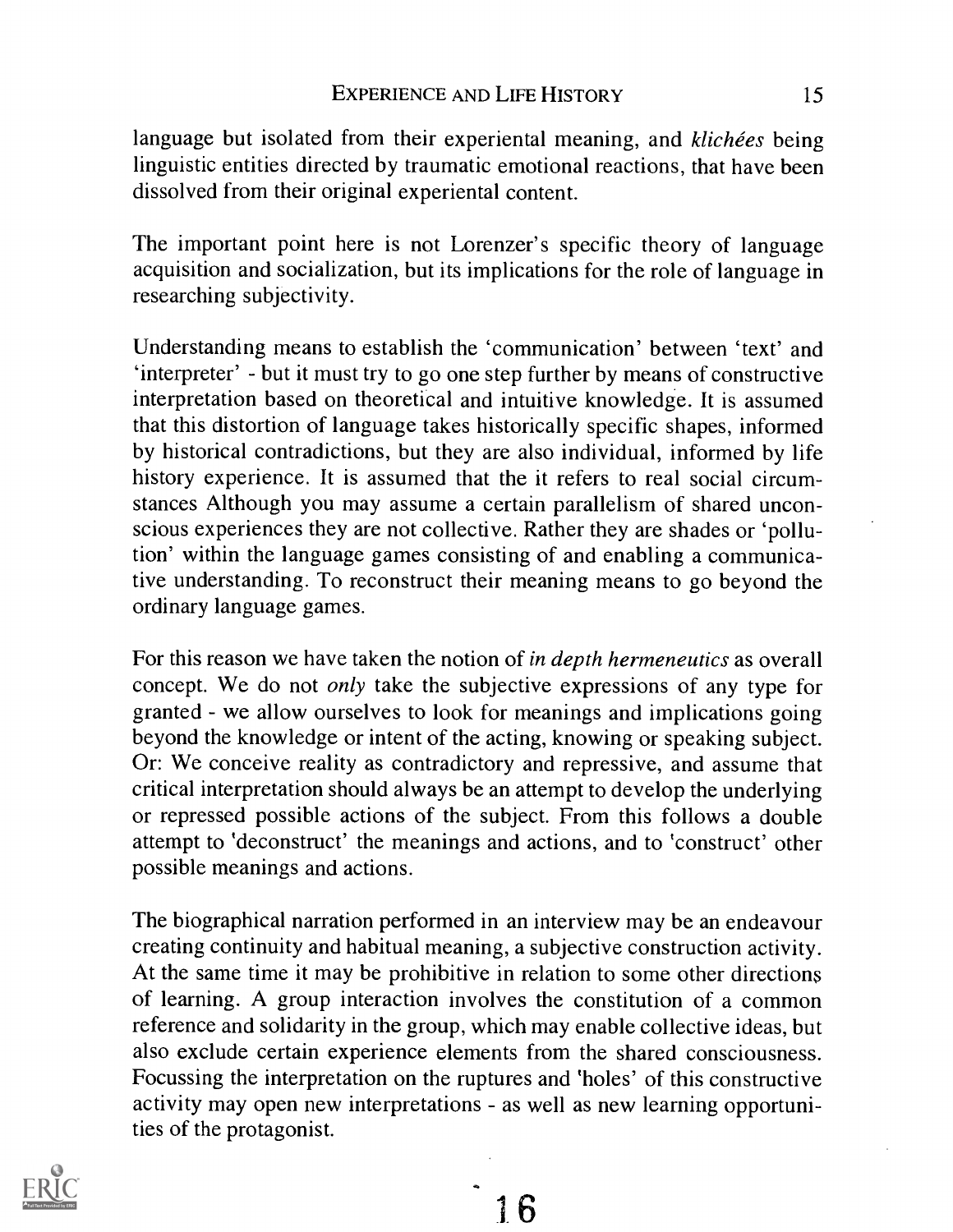However, following a materialist point of view: We have no other access to inner and outer realities, and the subjective interpretation of them, than interpretation and interaction. So our way to knowledge about social reality is depending on language. Knowledge is also produced by someone somewhere and by someone. Our knowledge of psychodynamic meanings and to societal structures are in principle of the same type, though depending on different theoretical additives.

This is important for our enterprise - we are not making a kind of explanatory overruling of our interviewees' self understanding - on the contrary: to understand is to look creatively, by theoretical means, for inner and outer realities, e.g structural aspects of social life that may be constructed as societal structures and as psychological structures, which are actively part of learning and consciousness although they may well reside beyond conscious regulation of social practice - and expression. Habermas has argued similarly, that the distorted Sprachspiele have implications also on the level of societal structures and their appearance. E.g. a qualitative approach to historical facts, which would also be called ideology critique, is an in-depth hermeneutic approach to consciousness of social appearance (in Hermeneutik and Ideologikritik, 1971)

Our different methodical procedures, inspired by existing empirical traditions, are quite different in the shaping of the data production (see comments in (1997)). The implications for interpretations is an issue of ongoing exploration - and of intense discussion in our research group.

In the same way you might probably discuss the relation to other qualitative methodologies, applying to learning processes from a learners' perspective. First of all an ethnographic or ethnomethodology approach. Studying the symbolic interaction and cultural meanings from below it will tend to construct cultural continuities or coherences - only they will be of a different kind than the biographical or individual life history.

#### 4. The Learning Subject

### - an Upcoming Reality, or an Ideological Construct

I have discussed learning as basically embedded in social practice in a contradictory way, including progressions as well as regressions or closures. In the framework of the experience concept, progression is a thematization

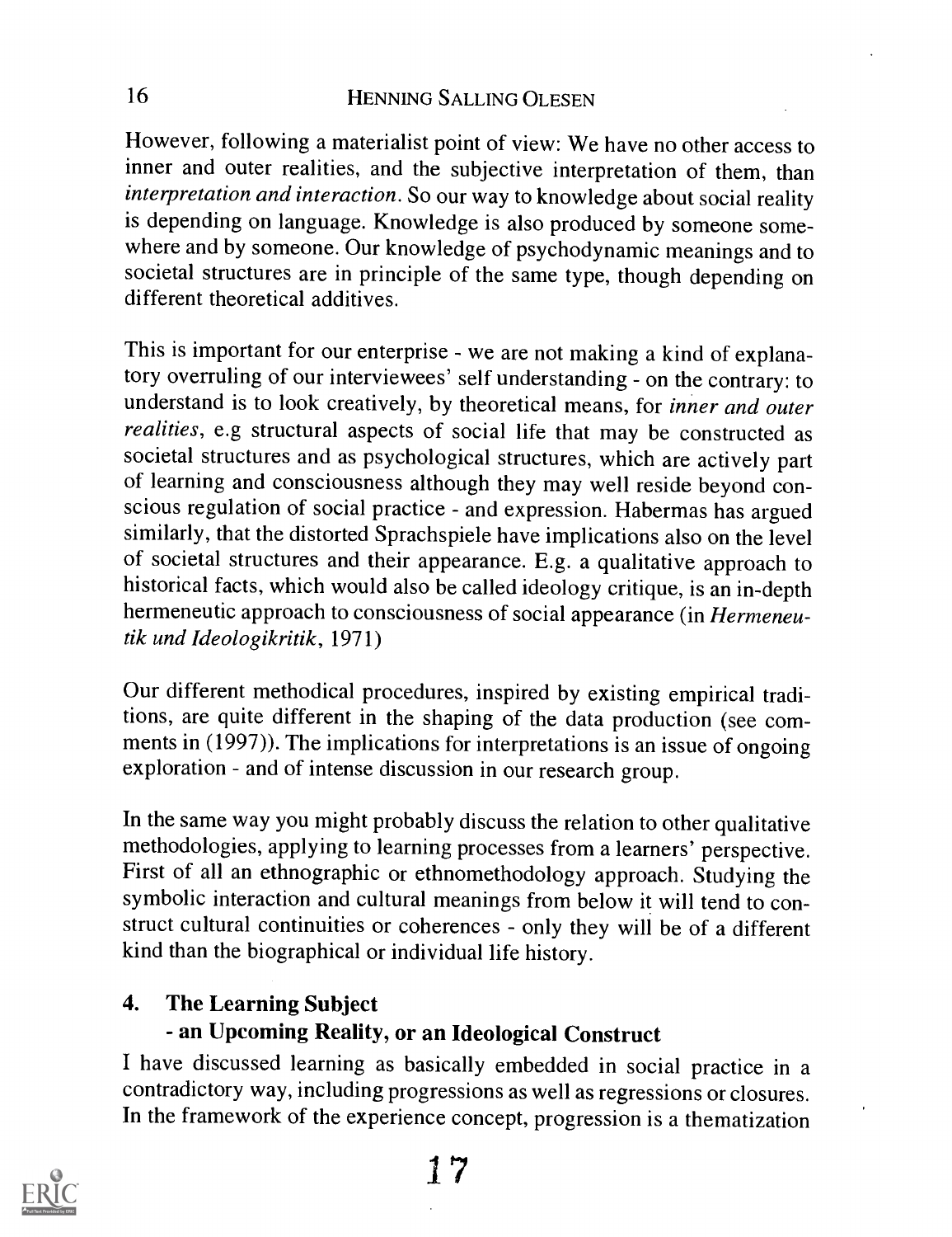of the contradictory conditions and experiences of life history, because it means 'bringing into language', whereas regression implies defensive social practices and consciousness. The potential for learning is in the fluent and ambivalent consciousness about reality and possible alternative routes of life and practice. The fact that we focus a life history framework installs the individual as the (relevant) learning subject.

The question now could be: Is that bound to be so? Or is it a new ideological construct of individual learning? I have been concerned with the constitution of a learning subject as a historical product of modernity, relating it to a dynamic-utopian concept of a learning individual. To the extent we do not study it (or construct it) as a dynamic and differentiated process in history, then we confirm an ideological image of the abstract individual.

But a few points more about the historical conditions of learning and subjectivity: Alheit (1994) seems to assume a qualitatively new capacity of modernized individuals to stand up to a life situation where traditional bonds on 'normal biography' are dissolved, presenting a demand onto the individual to shape a biography of your own life. He applies the concept of `biographicity' for this surplus of biographical ressources, enabling the subjective shaping of life in several different directions within a certain structural constraint. Dausien (1996) discusses biographicity as a type of generic skill, allowing for a multiple shaping of life history within and at the same time transcending any given prescribed structure - in this case gender patterns.

However, she also parallels it with ambivalence, in this case the ambivalence of women in relation to gender. So the generic skill seems to rely on the one side on a surplus of possible ways of life, produced in life experience, on the other side with contradictory emotions - the unlived lives that might still also be options of a subjective dynamic, where recognition is closely related to emotional differentiation.

To transcend social patterns, i.e. to produce social change in biographical choices means to reorganize life experiences. Biographicity seems possible as a learning process, dealing with individual experiences as well as social and cultural prescriptions (knowledges). Although the framework is entirely different this comes quite close to the conception of learning as a double differentiation.

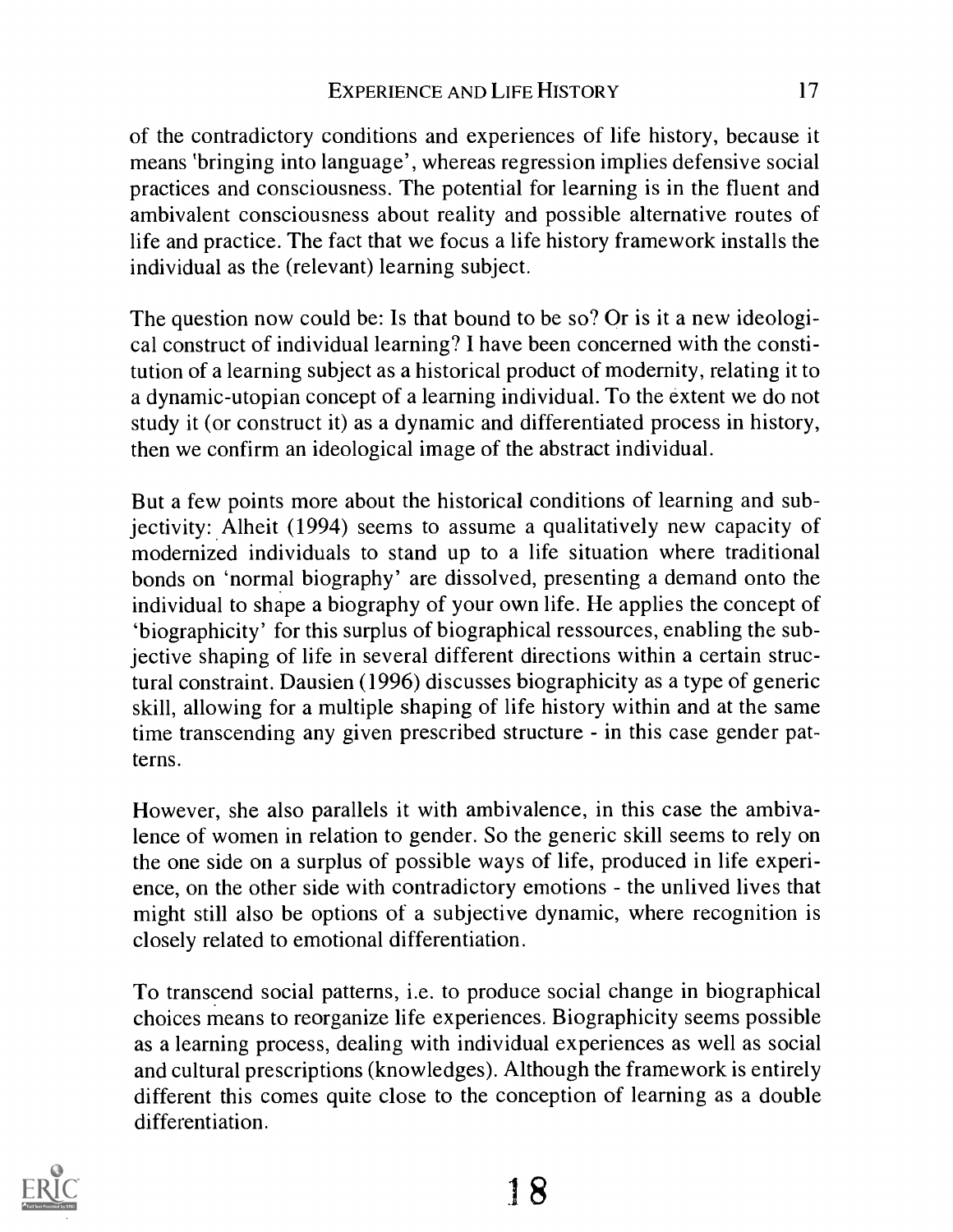It would be interesting to discuss how this relates post modern positions in terms of 'similarities and differences', in continuation of the differences in the conceptions of lifelong learning touched on in §1. How do the learning activies of deconstructing and experimenting depend on previous experiences - from where do they get it?

#### References

Alheit, Peter (1995): Taking the Knocks, Cassell

Alheit/Bron/Brugger/Dominice (1995): The Biographical Approach in European Adult Education, Verband Wiener Volksbildung

Alheit, Peter (1994): The Biographical Question as a Challenge to Adult Education, *International Review of Education*, no 40

Andersen, Anders et al (1998): Voksenliv og voksenlæring, Småskrifter fra Livshistorieprojektet. 2

Dausien, B. (1996): Biographie und Geschlecht. Zur biographischen Konstruktion sozialer Wirklichkeit in Frauenslebensgeschichten. Bremen, Donat.

Habermas, J. (1971): Hermeneutik und Ideologiekritik

Leithauser, T (1976): Formen des Alltagsbewusstseins, Frankfurt/Campus

Negt, Oskar (1999): Adornos Begriff der Erfahrung, in: Schweppenhäuser (ed): Impuls und Negativität. Argument Sonderband 229, Hamburg.

Salling Olesen, H. (1989): Adult Education and Everyday Life. Roskilde, Adult Education Research Group

Salling Olesen, H. (1997) Experience, Life History, and Biography. A Biographical Approach to Adult Learning, in Olesen/Rasmussen (eds) (1997): Theoretical Issues in Danish Adult Education, Roskilde University Press

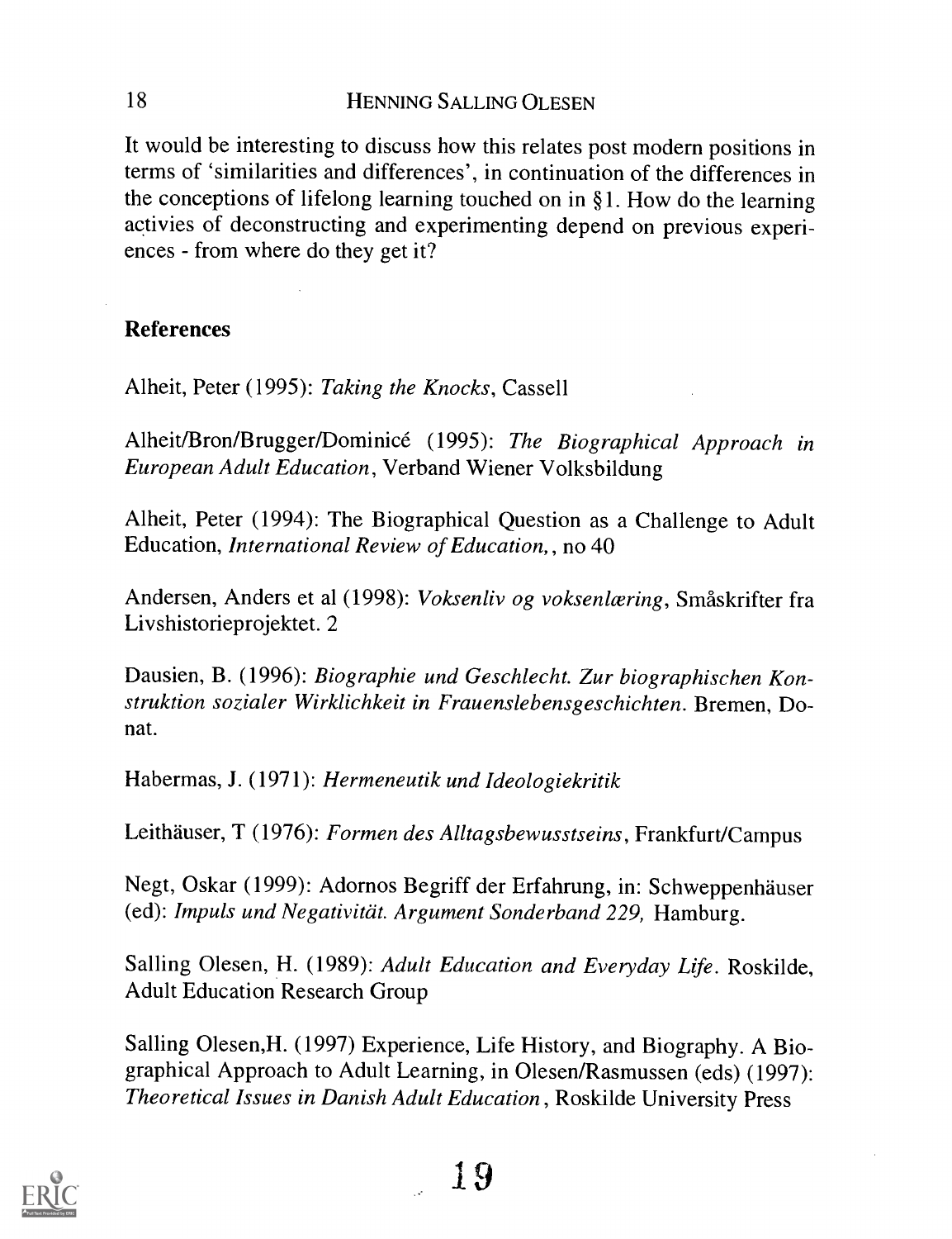Kirsten Weber (ed) (1998): Life History, Gender, and Experience, Roskilde University Press

Wenger, E. (1998): Communities of Practice.Learning, Meaning, and Identity, NY Cambridge Univ Press

 $\sim 10$ 

 $\Delta \sim 10^4$ 

 $\mathcal{A}$ 

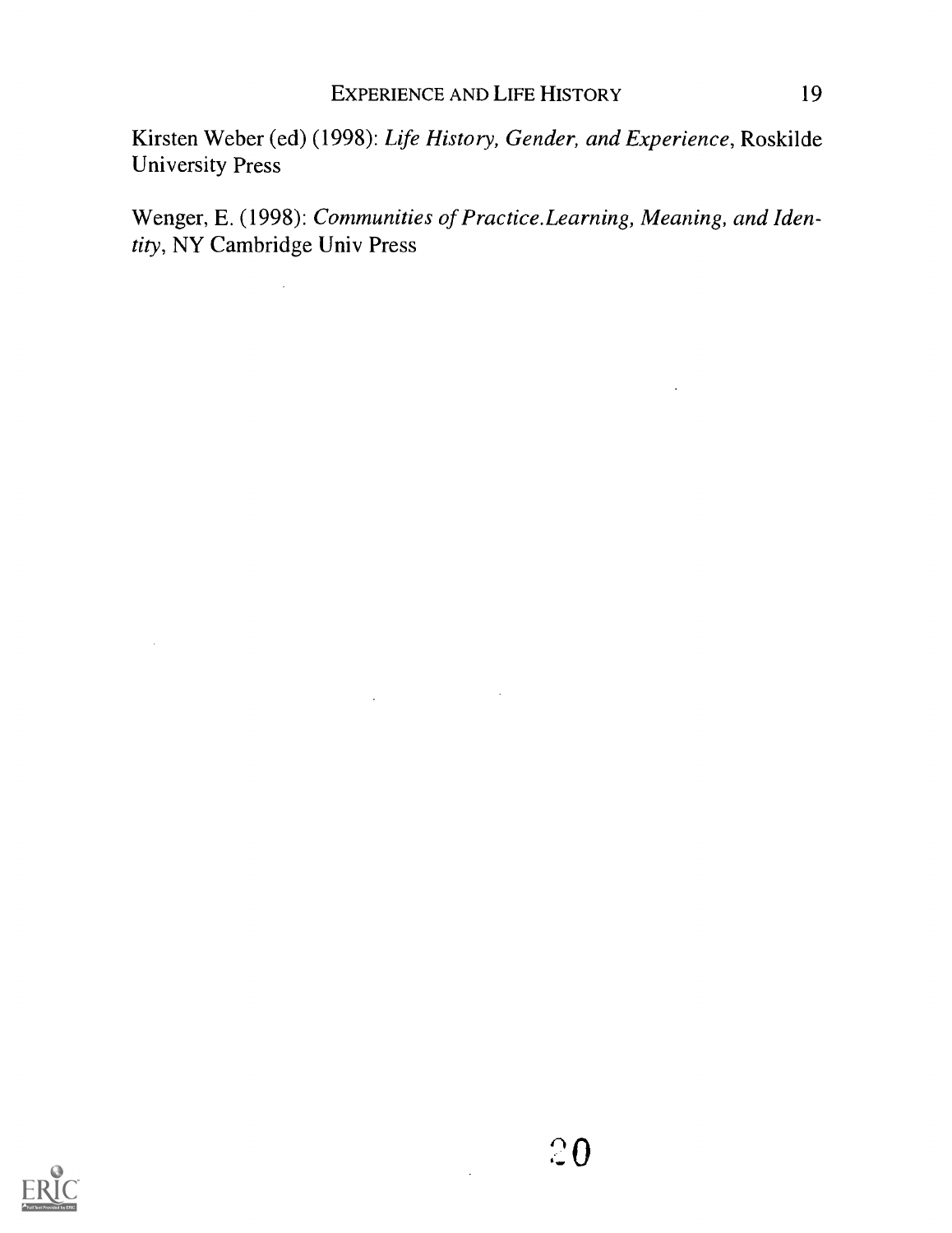Papers from the Life History Project, Roskilde University:

- 1. Kirsten Weber Life History, Gender and Experience. Towards a New Understanding of Adult Learning
- 2. Anders Siig Andersen, Linda Andersen, Leif Hansen, Kirsten Larsen, Henning Salling Olesen, Finn M. Sommer, Lars Ulriksen & Kirsten Weber Voksenliv og voksenlæring. Voksne mænd og kvinders uddannelsesdeltagelse og læreprocesser i livshistorisk belysning
- 3. Kirsten Weber Dobbeltsocialisering - lønarbejde og livshistorie. Mest om mænd, familie og arbejde
- 4. Kirsten Weber Concepts of Life History and Biography: Understanding Lifelong Learning?
- 5. Kirsten Weber Voksenlivets rejse - livshistorien mellem positivisme og konstruktionisme
- 6. Henning Salling Olesen Professional Learning and Personal Development - Broadening the Lifelong Learning Agenda
- 7. Rudi Rusfort Kragh Triple-spiralen. En diskussion of Tom Schuller 's teori
- 8. Linda Andersen Telling Modernization: Three Voices. Life History, Gender and the Discourse of Modernization
- 9. Henning Salling Olesen Experience and Life History

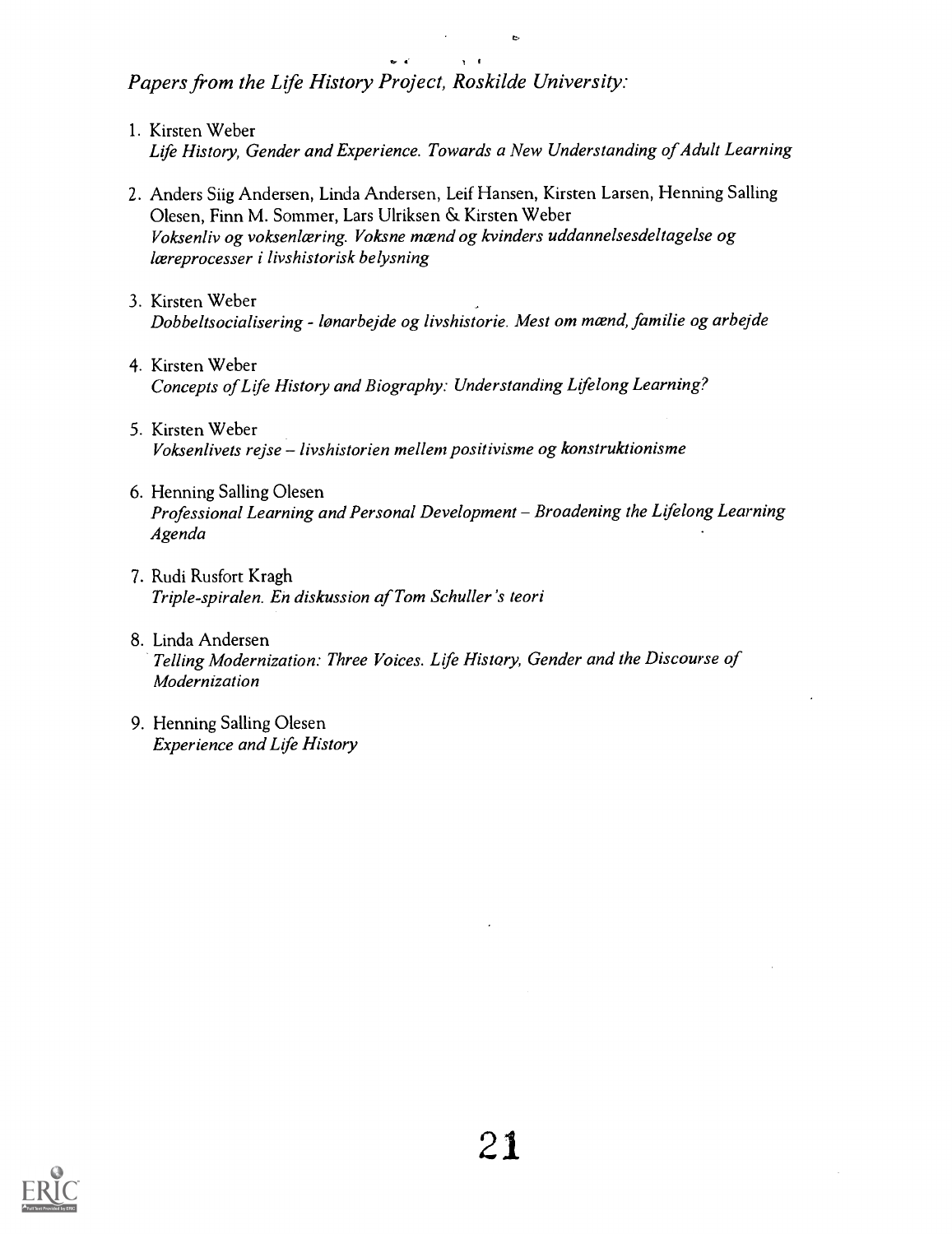

The Life History Project at Roskilde University is a long term research project, dealing with the importance of life history and everyday life for participation and learning in adult education. The project combines current European theoretical discourse on work, gender, adulthood and learning with a broad scope of empirical experience. The project is mainly funded by the Danish Research Council for the Humanities.

This paper presents the basic ideas and conceptual framework of the project addressing an international audience of education research: We want to develop a conceptual framework and methodology for the studying the historical production of subjectivity. The general turn from 'education' to `learning' discourses calls for theory taking the learner's perspective - with the risk of reinventing an abstract individual subject of learning processes. Or it may tend to reduce the subjective processes of learning to replica of social practices. The notion of 'experience' relates learning processes to subjectivity and its historical specificity. The paper briefly outlines its background in psychoanalytical and critical theory, and its implications for understanding learning in everyday life. Next the paper comments methodological assumptions: A basic hermeneutic research interest, and the notion of deep hermeneutics specifying the interest in contextualizing the interpretation process in social history. Understanding learning subjectivity in the medium of language is closely related to the subjective and historical self-reflection of the research and theory itself.

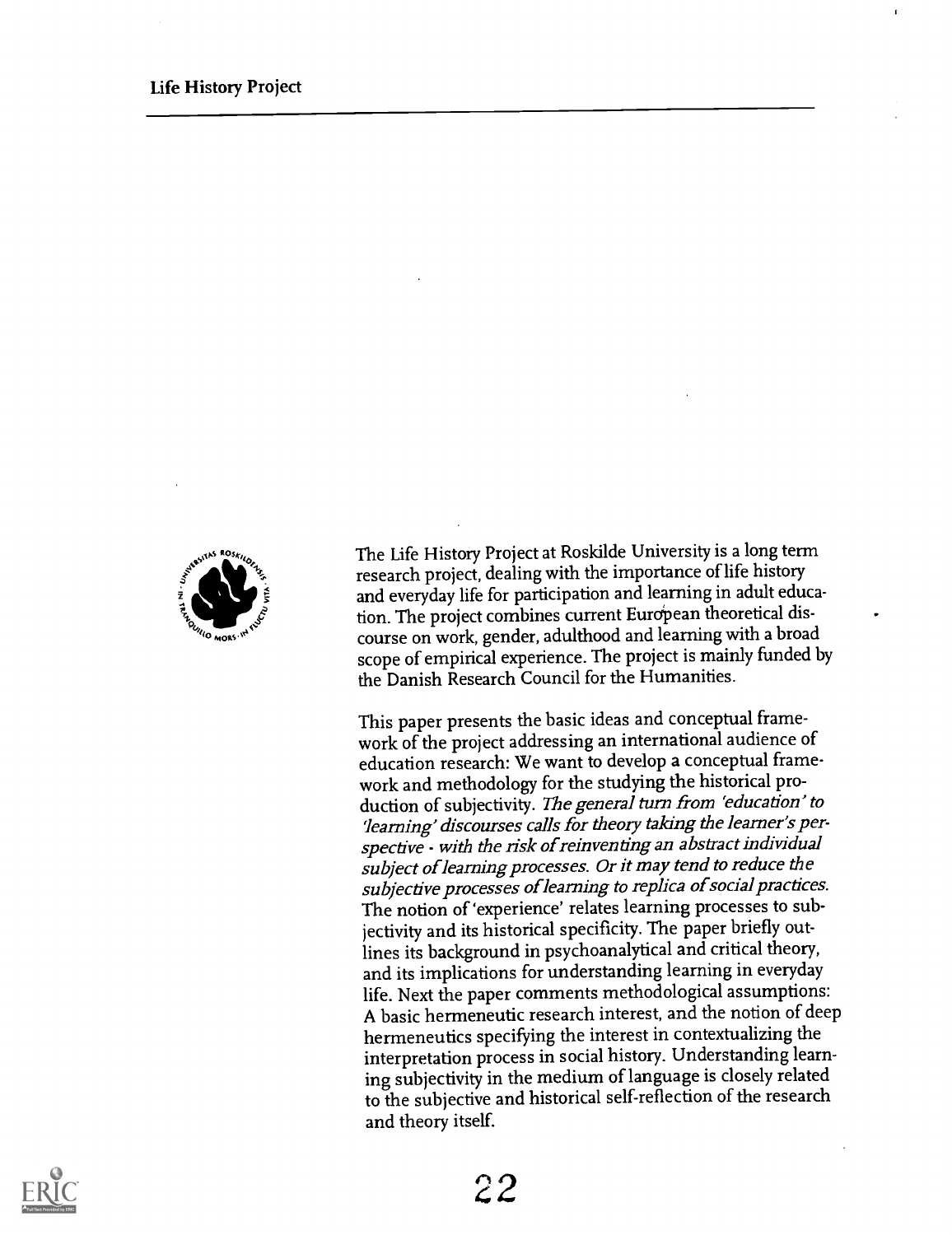

#### U.S. Department of Education

Office of Educational Research and Improvement (OERI) National Library of Education (NLE) Educational Resources Information Center (ERIC)



## REPRODUCTION RELEASE

(Specific Document)

| <b>DOCUMENT IDENTIFICATION:</b>              |                                  |  |  |  |  |
|----------------------------------------------|----------------------------------|--|--|--|--|
| Title:<br><b>Experience and Life History</b> |                                  |  |  |  |  |
| Author(s): Henning Salling Olesen            |                                  |  |  |  |  |
| <b>Corporate Source:</b>                     | <b>Publication Date:</b><br>2000 |  |  |  |  |

#### II. REPRODUCTION RELEASE:

In order to disseminate as widely as possible timely and significant materials of interest to the educational community, documents announced in the monthly abstract journal of the ERIC system, Resources in Education (RIE), are usually made available to users in microfiche, reproduced paper copy, and electronic media, and sold through the ERIC Document Reproduction Service (EDRS). Credit is given to the source of each document, and, if reproduction release is granted, one of the following notices is affixed to the document.

If permission is granted to reproduce and disseminate the identified document, please CHECK ONE of the following three options and sign at the bottom of the page.

| The sample sticker shown below will be<br>affixed to all Level 1 documents                                                                                                                                                                                                                                                                                                                                                    |                                                                                                                                                                                                                                                                                                                                                                                                                                                                                                                 | The sample sticker shown below will be<br>affixed to all Level 2A documents                                                                                                              |                                                          | The sample sticker shown below will be<br>affixed to all Level 2B documents                               |  |  |
|-------------------------------------------------------------------------------------------------------------------------------------------------------------------------------------------------------------------------------------------------------------------------------------------------------------------------------------------------------------------------------------------------------------------------------|-----------------------------------------------------------------------------------------------------------------------------------------------------------------------------------------------------------------------------------------------------------------------------------------------------------------------------------------------------------------------------------------------------------------------------------------------------------------------------------------------------------------|------------------------------------------------------------------------------------------------------------------------------------------------------------------------------------------|----------------------------------------------------------|-----------------------------------------------------------------------------------------------------------|--|--|
| PERMISSION TO REPRODUCE AND<br>DISSEMINATE THIS MATERIAL HAS<br><b>BEEN GRANTED BY</b>                                                                                                                                                                                                                                                                                                                                        |                                                                                                                                                                                                                                                                                                                                                                                                                                                                                                                 | PERMISSION TO REPRODUCE AND<br><b>DISSEMINATE THIS MATERIAL IN</b><br>MICROFICHE, AND IN ELECTRONIC MEDIA<br>FOR ERIC COLLECTION SUBSCRIBERS ONLY.<br>HAS BEEN GRANTED BY                |                                                          | PERMISSION TO REPRODUCE AND<br><b>DISSEMINATE THIS MATERIAL IN</b><br>MICROFICHE ONLY HAS BEEN GRANTED BY |  |  |
| TO THE EDUCATIONAL RESOURCES<br><b>INFORMATION CENTER (ERIC)</b>                                                                                                                                                                                                                                                                                                                                                              |                                                                                                                                                                                                                                                                                                                                                                                                                                                                                                                 | TO THE EDUCATIONAL RESOURCES<br>INFORMATION CENTER (ERIC)                                                                                                                                |                                                          | TO THE EDUCATIONAL RESOURCES<br><b>INFORMATION CENTER (ERIC)</b>                                          |  |  |
|                                                                                                                                                                                                                                                                                                                                                                                                                               |                                                                                                                                                                                                                                                                                                                                                                                                                                                                                                                 | 2A                                                                                                                                                                                       | 2B                                                       |                                                                                                           |  |  |
| Level 1                                                                                                                                                                                                                                                                                                                                                                                                                       |                                                                                                                                                                                                                                                                                                                                                                                                                                                                                                                 | <b>Level 2A</b>                                                                                                                                                                          |                                                          | <b>Level 2B</b>                                                                                           |  |  |
| Check here for Level 1 release, permitting<br>Check here for Level 2B release, permitting reproduction and<br>Check here for Level 2A release, permitting reproduction<br>reproduction and dissemination in microfiche or<br>dissemination in microfiche only<br>and dissemination in microfiche and in electronic media for<br>other ERIC archival media (e.g., electronic) and<br>ERIC archival collection subscribers only |                                                                                                                                                                                                                                                                                                                                                                                                                                                                                                                 |                                                                                                                                                                                          |                                                          |                                                                                                           |  |  |
|                                                                                                                                                                                                                                                                                                                                                                                                                               | paper copy.                                                                                                                                                                                                                                                                                                                                                                                                                                                                                                     | Documents will be processed as indicated provided reproduction quality permits.<br>If permission to reproduce is granted, but no box is checked, documents will be processed at Level 1. |                                                          |                                                                                                           |  |  |
|                                                                                                                                                                                                                                                                                                                                                                                                                               | I hereby grant to the Educational Resources Information Center (ERIC) nonexclusive permission to reproduce and disseminate this<br>document as indicated above. Reproduction from the ERIC microfiche or electronic media by persons other than ERIC employees and<br>its system contractors requires permission from the copyright holder. Exception is made for non-profit reproduction by Exaries and other<br>service agencies to satisfy information needs of educators in response to discrete inquiries. |                                                                                                                                                                                          |                                                          |                                                                                                           |  |  |
| <b>Sign</b>                                                                                                                                                                                                                                                                                                                                                                                                                   | Signature:                                                                                                                                                                                                                                                                                                                                                                                                                                                                                                      |                                                                                                                                                                                          | Printed Name/Position/Title:<br>Henning Salling Olesen   |                                                                                                           |  |  |
| here, $\rightarrow$<br>please                                                                                                                                                                                                                                                                                                                                                                                                 | Organization/Address:<br>Roskilde Universitetscenter, P10.<br>Box 260, 4000 Roskilde                                                                                                                                                                                                                                                                                                                                                                                                                            |                                                                                                                                                                                          | Telephone:<br>4674 2672<br>E-Mail Address:<br>hso@ruc.dk | FAX:<br>4674 3070<br>Date:                                                                                |  |  |